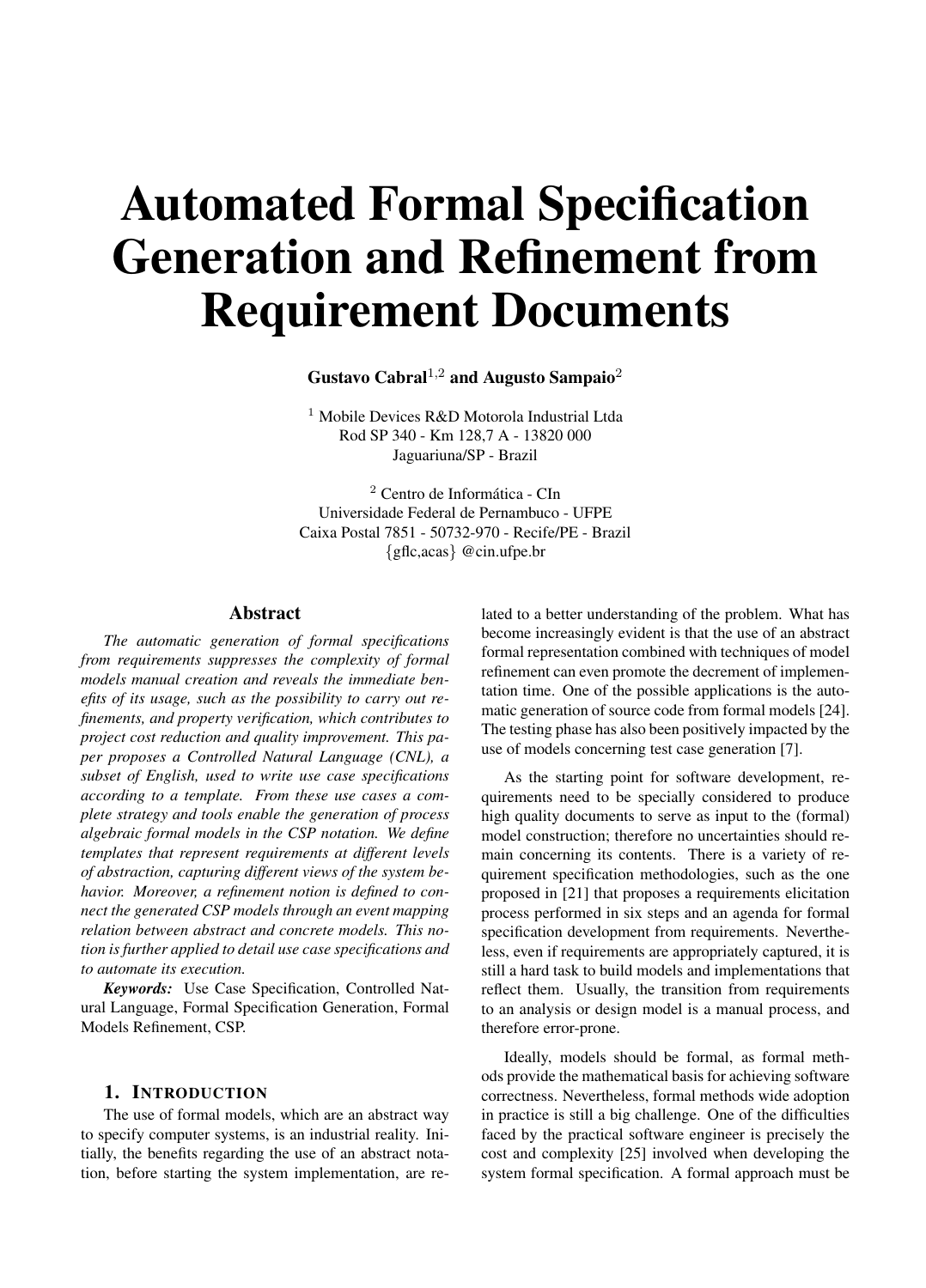cost-effective so that real projects can take advantage of formal specification benefits, such as mechanically analyzing a system to check for deadlock and livelock freedom, among other useful properties.

Rather than building specifications in an *ad hoc* way, some approaches in the literature have explored the derivation of formal specifications from requirements. ECOLE [36] is a look-ahead editor for a controlled language called PENG (*Processable English*), which defines a mapping between English and First-Order Logic in order to verify requirements consistency. A similar initiative is the ACE (Attempto Controlled English) project [13] also involved with natural language processing for specification validation through logic analysis. The work reported in [22] establishes a mapping between English specifications and finite state machine models. In industry, companies, such as Boeing [44], use a controlled natural language to write manuals and system specifications, improving document quality. There are also approaches that use natural language to specify system requirements and automatically generate formal specifications in an object-oriented notation [26].

Concerning the format to write requirements, use cases describe how entities (actors) cooperate by performing actions in order to achieve a particular goal. Some consensus is admitted regarding the use case structure and writing method [6]; a use case is specified as a sequence of steps forming system usage scenarios, and natural language is used to describe the actions taken in a step. This format makes use cases suitable to a wide audience.

Therefore, we build on the results achieved in [4] and propose a strategy that automatically translates use cases, written in a Controlled Natural Language (CNL), into specifications in the CSP process algebra [34]. For obvious reasons, it is not possible to allow a full natural language as a source. We define a subset of English with a fixed grammar in order to allow an automatic and mechanized translation into CSP. Because the context of this work is a research cooperation between CIn-UFPE and Motorola called CInBTCRD, the proposed CNL reflects this domain. The generated formal model is used in this project as an internal model to automatically generate test cases, both in Java (for automated ones) and in CNL (for manually executed).

Unlike the cited approaches, which focus on translation at a single level, we consider use case views possibly reflecting different levels of abstraction of the application specification. This is illustrated in this paper through a user and a component view. We also explore a refinement relation between these views; the use of CSP is particularly relevant in this context: its semantic models and refinement notions allow precisely capturing formal relations between user and component views. The approach is entirely supported by tools. A *plug-in* to Microsoft Word 2003 [40] has been implemented to allow checking adherence of the use case specifications to the CNL grammar. Another tool has been developed to automate the translation of use cases written in CNL into CSP; FDR [33], a CSP refinement checker, is used to check refinement between user and component views.

The major contribution of this article, on top of the results achieved in [4], is a strategy for automated refinement of views representing models at different levels of abstraction. A refinement between two views (for instance, user and component views) requires a mapping to express a relationship between the events of these views, since, in general, each view has its own alphabet. Here we show that such a mapping can be automatically constructed from the use case templates, as well as a table relating CNL sentences provided by the use case designer. This frees the designer from operating directly with the CSP notation. As far as we are aware, this is an original approach to refinement. Furthermore, we explore several applications of our refinement strategy such as, for example, the consistence between implementation and use cases through the automatic execution of the use cases written in CNL. We also propose the definition of subviews through event decomposition. Each event from a view is further detailed into concrete events enabling its execution; it is necessary to implement the interface between the user and the system in order to automate the delivery of events to the target application. Section 6, devoted to this new approach to refinement and its applications, is entirely new. We have also further improved the presentation in [4] in several respects: the introduction to CSP, the use case templates, the formal approach to refinement, the examples and related work are all addressed in more detail.

Section 2 contains an overview of the entire solution, which includes use case templates definitions, the CNL, CSP model generation, a refinement strategy and possible applications. Section 3 contains the use case template definitions and explanations about its usage, which includes the use of the CNL; this section also contains a brief presentation of the tools implemented to support this strategy. Section 4 defines the CSP use model generation approach based on the presented use case templates and the CNL. Section 5 explores refinement between the generated CSP models, relating the user and the component views, and how refinement is mechanically checked using FDR. As explained above, Section 6 proposes a new approach to refinement, based on relating CNL sentences, as well as some applications. Finally, Section 7 summarizes our contributions, contrast the proposed solution with related work, and suggests topics for further research.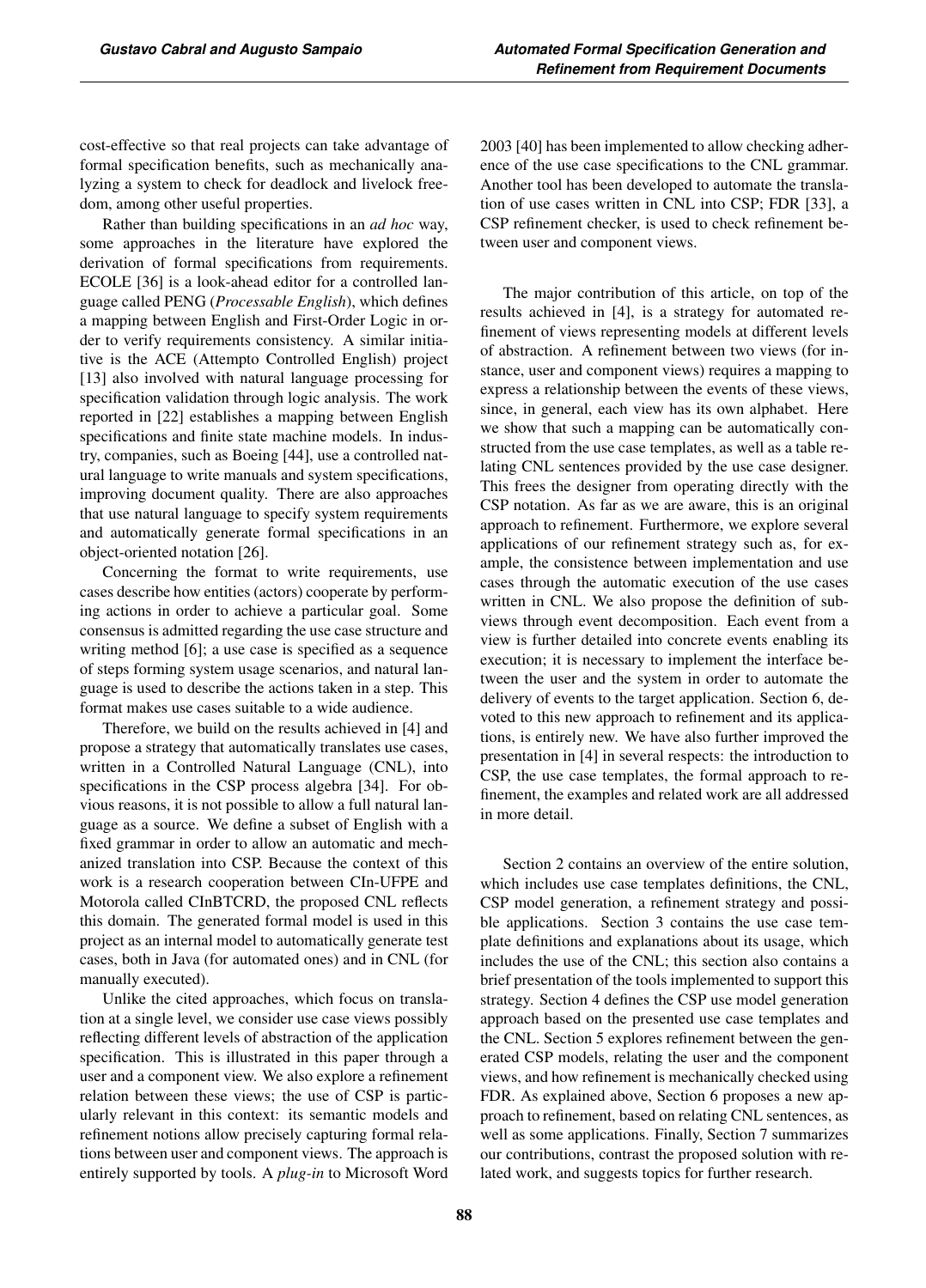

Figure 1. Proposed strategy overall process

# 2. STRATEGY OVERVIEW

In our approach, the interaction between the user and the system, or between the system components, is documented as use case specifications in a specified template. This template is structured to hold information concerning traceability with requirements, a brief description, and the way actors interact with the system. There are two use case templates: the *user view* and the *component view*.

As shown in Figure 1, after System Requirements are described in an abstract way, defining what the system is intended to perform, user view use cases are created based on requirements analysis. This first set of use cases designs the ways actors interact with the system. Later, component view use cases are created based on the user view use cases and the adopted System Architectural Information, as presented in Figure 1.

The proposed approach focuses on use case specifications because these are used as an input to other development phases such as design, coding, and testing. They constitute an essential part of the software development process. Therefore, we need to ensure that the visual depiction of the requirements is translated into clear and well-defined use case specifications [8].

As mentioned before, the language used to write these use cases is a Controlled Natural Language (CNL), a subset of English relevant for the specific domain. Using CNL it is possible to write imperative and declarative sentences. An imperative sentence describes actor actions and a declarative sentence depicts system characteristics, such as a GUI description or the current system state. CNL is necessary to restrict the vocabulary used to write use cases and its grammatical rules are defined by knowledge bases that map verbs to CSP channels and verb complements to values of CSP datatypes. Besides aiming at automatic generation of formal models, the use of CNL also prevents the introduction of ambiguous sentences in the use case specification, contributing to the quality of documentation.

Each use case sentence is translated into a CSP event, and a sequence of sentences produces a sequence of CSP events. These events are combined with the CSP prefix operator giving rise to a CSP process. Each use case defines part of the system formal specification. The presence of alternative or exception execution flows in use cases is captured by the CSP external choice operator, thus allowing process combination. Hence, the user view use cases are translated into a *user view use model* and the component view use cases are translated into a *component view use model*.

Based on the generated models, a relation between user and component use cases is established by a mapping from the more abstract to the more concrete model (See Figure 1). This event mapping relation is used to prove that the component view model is a refinement of the user view model. This strategy not only enables the relation between these two views, but also allows the definition of multiple levels of abstraction within a view. The type of refinement that is explored here is called "*event decomposition*". It enables the use case designer to detail events rewriting them as more concrete ones in order to ease the understanding of its behavior.

This decomposition can be carried out as many times as necessary; the goal is to translate every step into atomic steps enabling its implementation. Consequently, this allows the automatic execution of the use cases. The automatic execution aims to verify the adherence of the use case with the implemented system, validating the consistence between the operational use case behavior and the implementation. This automation strategy is application independent; any system can be validated once the proposed event dispatching interface is implemented. For Java applications this interface can be implemented using the java.awt.Robot class or any available extension, such as that presented in [41]. The reflection mechnism, present in some programming languages, is also a possible implementation alternative.

# 3. WRITING CNL USE CASES

Use case specifications [32] capture system behavior, possibly at different levels of abstraction. Therefore, depending on the developer's need, use cases are created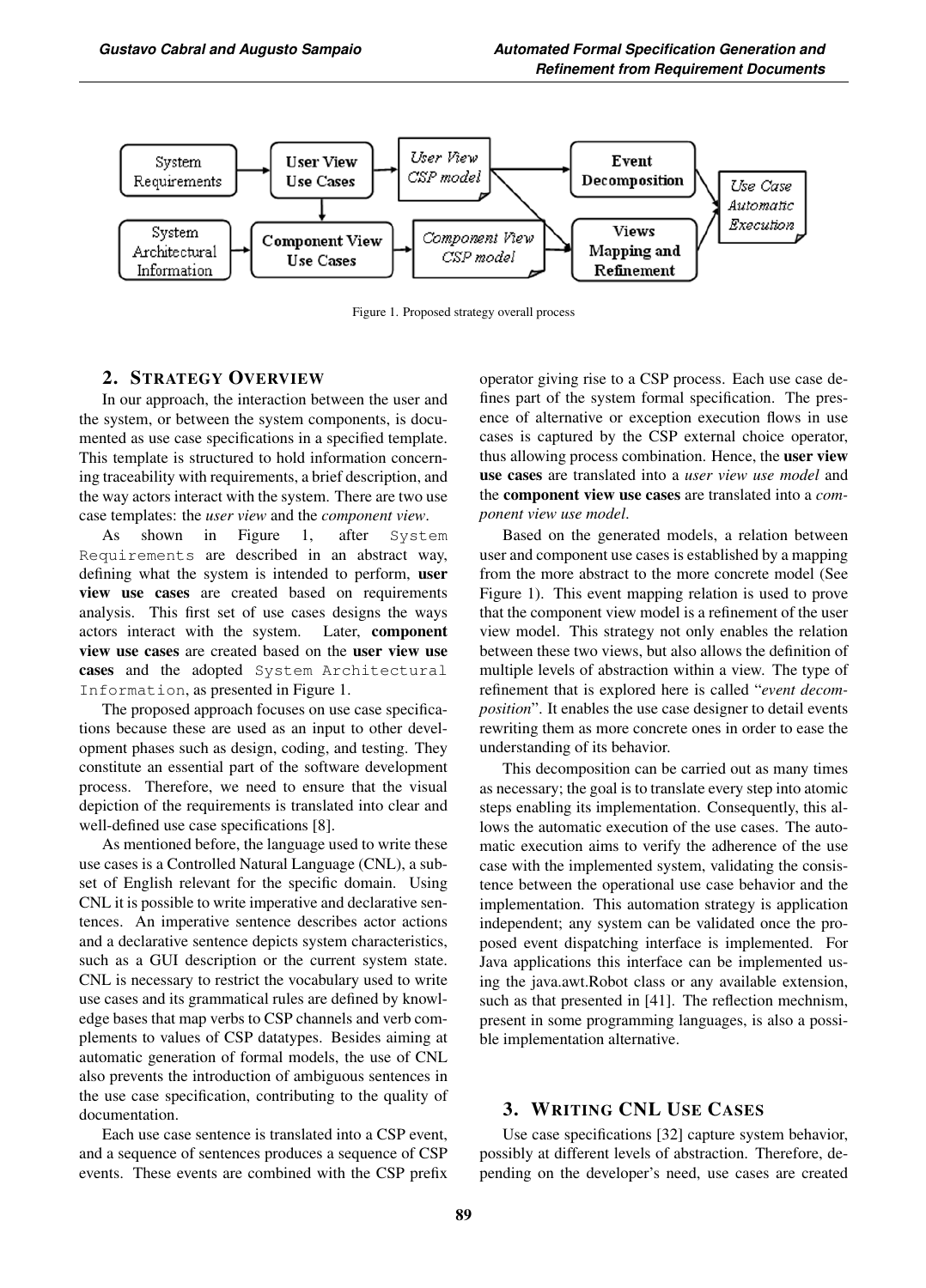for different purposes. In this section we present use case specification templates to document systems from the perspective of the user and of the system components. Both templates define execution flows that determine the interaction between the user and the system. The Controlled Natural Language (CNL), which can be seen as a processable version of English, is used to write use case steps enabling validations and transformations.

# 3.1. USER VIEW USE CASE

User view use cases specify system behavior when one single user executes it. It specifies user operations and expected system responses. Table 1 presents a use case example. The following subsections explain what each use case field means and how it should be filled. The example itself is explained later.

3.1.1. Feature: Use cases are initially grouped to form a feature. Each feature contains an identification number. This grouping is convenient for organization purposes; it is not obligatory for the application of the proposed use case template. The use case itself includes a related requirement list, a brief description, and execution flows.

**3.1.2. Related requirement(s):** The related requirement list is used for traceability purposes, thus it is possible to check the use case origin. This information is also used to group use cases by requirements. When requirements change, it is possible to know which use cases might be impacted and, if it is the case, update them. Test cases related to these use cases can also be updated or regenerated (assuming an automatic approach).

3.1.3. Description: The description field gives a general idea about the use case main purpose. Since each use case is related to some requirement, any clarification about this association is also described in this field.

3.1.4. Execution Flow: A use case specifies different scenarios, depending on user inputs and actions. Hence, each execution flow represents a possible path that the user can perform. The following subsections describe each part of an execution flow.

# • Step

The tuple (user action, system state, system response) is called a *step*. Every step is identified through an identifier, an Id. The user action describes an operation accomplished by the user; depending on the system nature it may be as simple as pressing some button or a more complex operation, such as printing a report. The system state is a condition on the actual system configuration just before the user action is executed. Therefore, it can be a condition on the current application configuration (setup) or memory status. The system response is a description of the operation result after the user action occurs based on the current system state.

# • Flow Types

Execution flows are categorized as main, alternative or exception flows. The main execution flows represent the use cases *happy path*, which is a sequence of steps where everything works as expected. An alternative execution flow represents a choice situation; during the execution of a flow, such as the main flow, it may be possible to execute other actions, comprising choices. If an action from an alternative flow is executed, the system continues its execution behaving according to the new path specification. Alternative flows can also begin from a step of another alternative flow; this enables reuse of specification. The exception flows specify error scenarios caused by invalid input data or critical system states. Alternative and exception flows are strictly related to the user choices and to the *system state* conditions. The latter may cause the system to respond differently given the same user action.

# • Reference between Execution Flows

There are situations when a user can choose between different paths. When this happens it is necessary to define one flow for each path. Every execution flow has one or more starting points, or *initial states*, and one *final state*. The starting point is represented by the From steps field and the final state by the To step field. The From steps field can assume more than one value, meaning that the flow is *triggered* from different source steps. When one of the From steps items occurs, the first step from the specified execution flow is executed. The To step field references only one step; after the last step from an execution flow is performed the control passes to the step defined in the To step field.

In the main flow, whenever the From steps field is defined as START it means that this use case does not depend on any other, so it can be the starting point of the system usage. Alternatively, the main flow From steps field may refer to other use case steps, meaning that it can be executed after a sequence of events has occurred in the corresponding use case. Yet, when the To step field from any execution flow is set to END, this flow shall terminate successfully after its last step is executed. Subsequently, the user can execute another use case that has the From steps field set to START.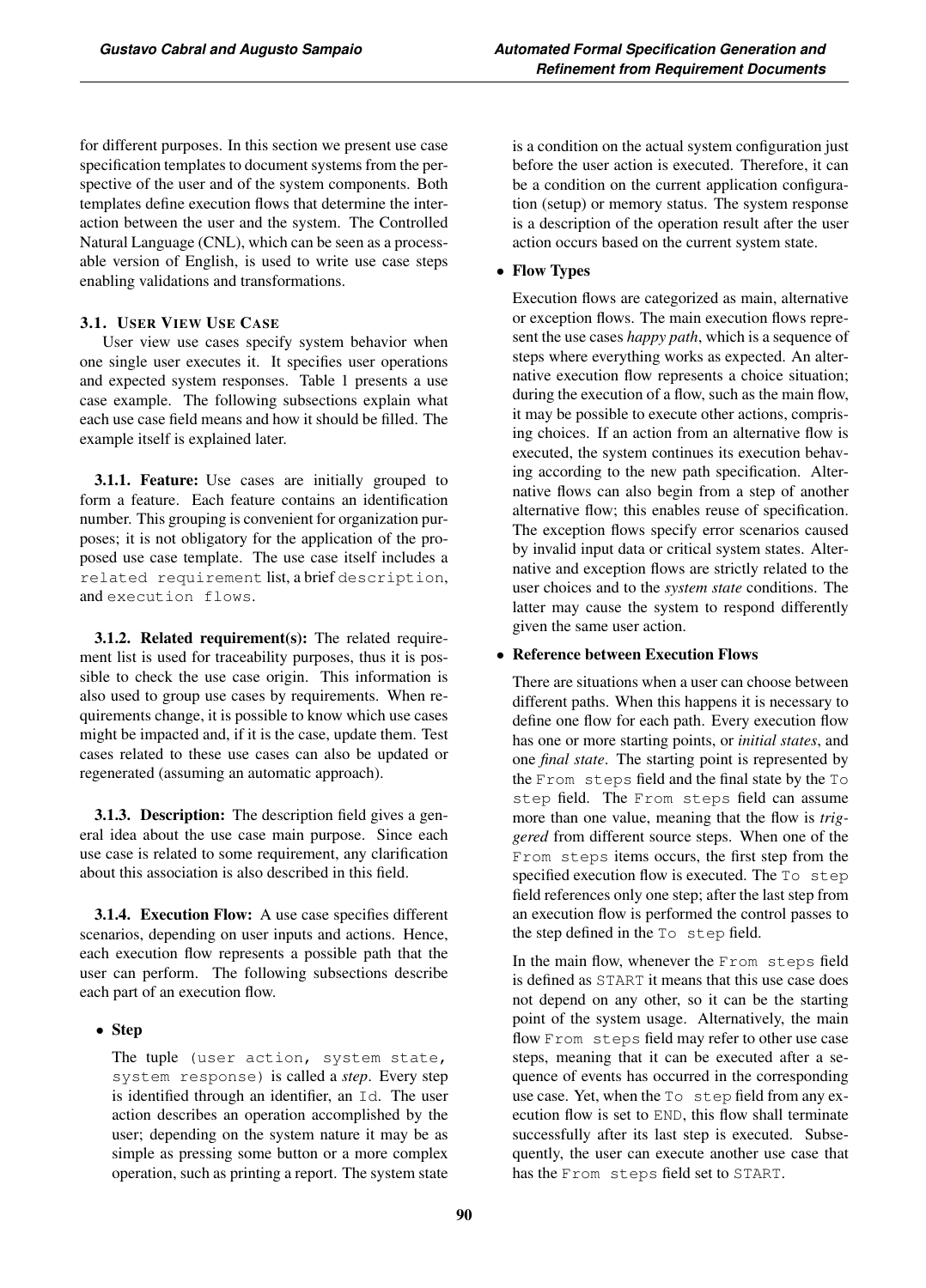#### UC\_02 - Incoming message moved to the Important Messages folder

#### Related requirement(s): REQ\_1302, REQ\_1326

Description: User accepts an incoming message and moves it to the Important Messages folder.

| <b>Main Flow</b> | <b>From Steps: START</b><br><b>To Step: END</b> |                              |                                  |  |
|------------------|-------------------------------------------------|------------------------------|----------------------------------|--|
| <b>Step Id</b>   | <b>User Action</b>                              | <b>System State</b>          | <b>System Response</b>           |  |
| 1M               | Read incoming message.                          |                              | Message content is displayed.    |  |
| 2M               | Open the menu.                                  | "Important Messages" fea-    | "Move to Important Messages" op- |  |
|                  |                                                 | ture is on.                  | tion is displayed.               |  |
| 3M               | Select "Move to Important Messages" op-         | Message storage is not full. | "Message moved to Important      |  |
|                  | tion.                                           |                              | Messages folder" is displayed.   |  |
| 4M               | Wait for at most 2 seconds.                     |                              | The next message is highlighted. |  |

| <b>Exception Flow</b> | <b>From Steps: 2M</b> | To Step: END |
|-----------------------|-----------------------|--------------|
|-----------------------|-----------------------|--------------|

| <b>Step Id</b> | <b>User Action</b>                      | <b>System State</b>      | <b>System Response</b>           |
|----------------|-----------------------------------------|--------------------------|----------------------------------|
| 1E             | Select "Move to Important Messages" op- | Message storage is full. | "Memory required" dialog is dis- |
|                | tion.                                   |                          | plaved.                          |
| 2E             | Confirm memory information dialog.      |                          | Message content is displayed.    |

Table 1. Example of a user view use case

The From steps and the To step fields are essential to define the application navigation, which can be visualized as a Label Transition System [5]. These two fields also enable the reuse of existing flows when new use cases are defined; a new scenario may start from a preexistent step from some flow. Finally, loops can appear in the specification if direct or indirect circular references between flows is defined; this scenario can result in a livelock situation in the case of infinite loops.

Some considerations: The user view use case in Table 1 is an example of a mobile phone functionality. Nevertheless, this template is generic enough to permit the specification of any application, not only mobile phone ones. The user view use case holds the main characteristics of other use case definitions, such as UML use cases [35]. However, our template seems to offer more flexibility and standard. The existence of execution flows starting and ending according to other execution flows makes it possible to associate use cases in a more general way than through regular UML associations such as *extend*, *generalization*, and *include*. References enable the reuse of parts of other use cases execution flows and the possibility of defining loops, so use cases can collaborate to express more complex functionalities.

3.1.5. Use Case Example: The example in Table 1 specifies a functionality presented in most mobile phones. This use case is written using the CNL, which is detailed in Section 3.3. It specifies that messages received by a mobile phone can be moved from the inbox folder to a special folder, called Important Messages folder. This user view use case, in particular, includes a list of related requirements, a brief description, and two *execution flows*: the main and the exception flow. The From steps field, in the main flow, is defined as START so this flow does not depend on any other flow, and it is one of the possible starting points to navigate through this system. The To step field is set to END so once the four steps from the main flow are executed the flow terminates successfully and the user can execute any use case with the From steps field set to START.

As already explained, the system state column is used to specify conditional situations. Note that this example captures only one exception flow. The normal execution of the main flow would pass through all its steps until step 4M, after which it successfully terminates (END). The exception execution, which describes the situation when the message storage is full (system state), starts from step 1E, just after the step 2M is performed. In this case, given the same user action, Select Move to Important Messages option, depending on the system state a different system response is presented. It was not defined an alternative flow for a possible Important Messages feature is off state; if included, such a flow would start from step 1M.

# 3.2. COMPONENT VIEW USE CASE

A component view use case specifies the system behavior based on the user interaction with system components. In this view, the system is decomposed into components that concurrently process user requests and communicate among themselves. Table 2 shows a component view use case example where the system is formed of the units Message App, Message Viewer, Menu Controller, Message Storage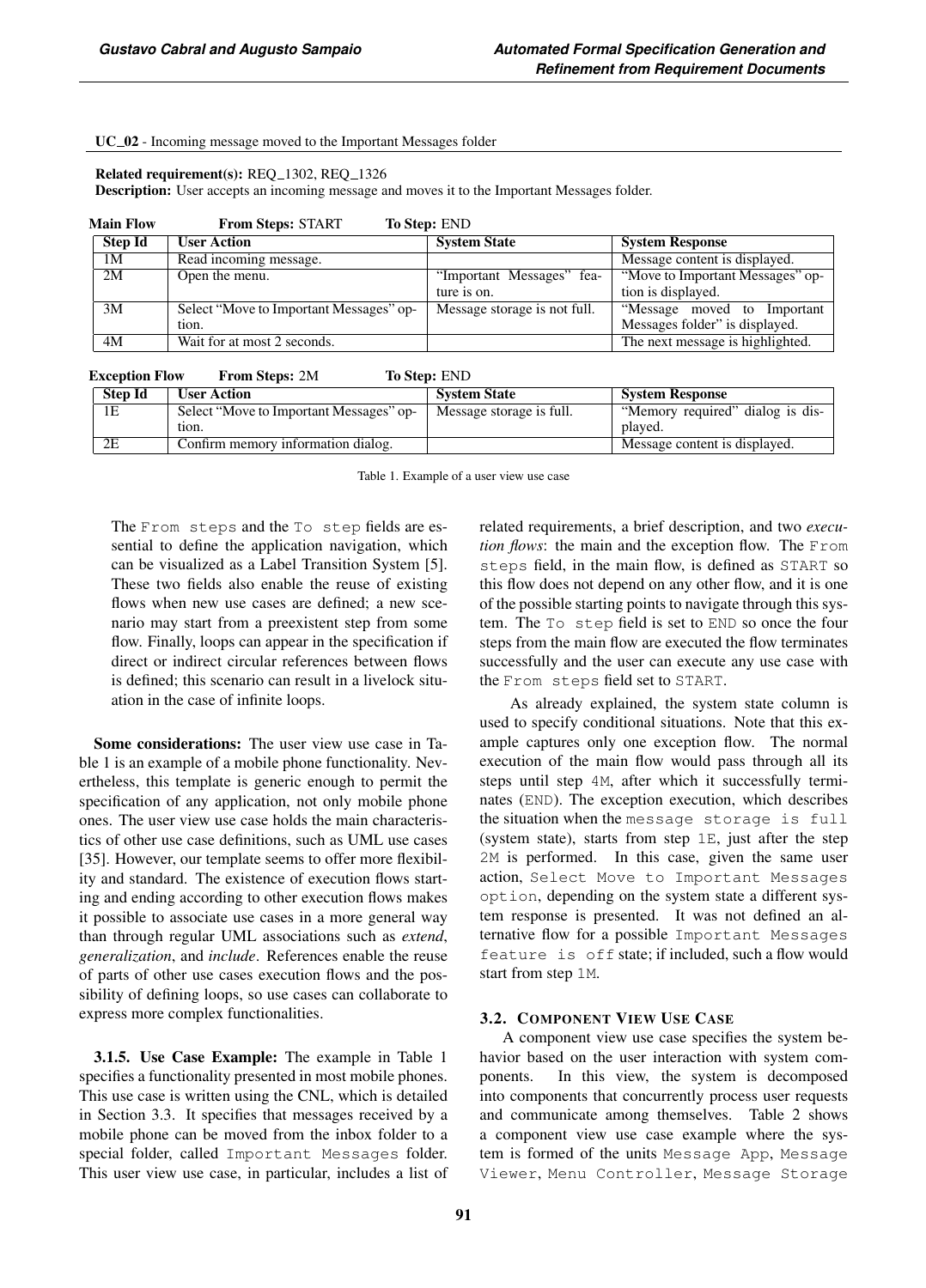App, List App, and Display App; each one represents different system concerns. For instance, the components Message Storage App and Display App are responsible for saving messages at the message storage and displaying notices to the user, respectively. These components design the architectural level of abstraction, refining the user view use case specified in Table 1. In other words, for each user view use case a related component view use case is defined; user view steps are decomposed into message exchange between components.

Normally, use cases describe system functionalities without revealing the internal structure of the system [35]. However, the proposed component view use cases break this convention and is actually used to detail user view use cases, which follows the regular use case idea, creating an interface between the actor and the system. The example in Table 2 is also written in the CNL; it is a refinement of the user view use case in Table 1. A formal strategy for proving this refinement is detailed in Section 5.

In the component view it is necessary to define the component that is invoking an action and the one that is providing the service. It is a message exchange process composed by a *sender*, a *receiver* and a *message*. The user is actually viewed here as a component, and can either send or receive messages to or from other components. A component can also send a message to itself. These particularities enable the definition of concurrent scenarios, which is a non-functional requirement. Thus, components can share resources and exchange messages, which is not possible in regular use case models [35].

The *execution flow* idea (main, alternative, and exception) is the same as in the user view. The system state column plays the same role as previously described in the user view (see Section 3.1.4).

In Table 2, there is one main and one exception flow. The execution of the main flow can be deviated to an exception path after step 7M, when the Message App sends a message to the Menu Controller component. Here, the next message to be exchanged depends on the current system state. Just like in the user view example, the Message Storage state (full or not full) determines the next message to be exchanged between the components. Note that the exception flow step 1E is activated after the step 7M, when the condition fails. The To step field, in the exception flow, states that after the execution flow finishes the execution of the use case terminates (END); it could alternatively transfer control back to the main flow.

# 3.3. CONTROLLED NATURAL LANGUAGE

As already mentioned, use case fields (*user action*, *system state*, *system response*, and *message*) are written in a Controlled Natural Language (CNL) with a grammar defined by knowledge bases. Using the CNL does not only make use case text clear and uniform but also allows its processing in order to generate CSP constructions.

The CNL grammar is basically a subset of English. Its sentence constructions contain domain specific verbs, terms, and modifiers. The phrases construction is centered on the verb. Domain terms and modifiers are combined to take thematic roles around the verb [10]. This strategy is detailed in [27] where it has been used to translate test case sentences into CSP constructions. The following subsections describe the knowledge bases used to store these vocables involved in the definition of the CNL.

3.3.1. Lexicon: The Lexicon stores vocables that appear in CNL sentences. Each vocable is a *verb*, a *term*, or a *modifier*. A verb is used to define an action or the system state. A term is an element, or entity, from the application domain. A modifier can be an adjective or an adverb that modifies a term. In the definition of each vocable, properties are associated with each one of the verbs, terms and modifiers, allowing subject-verb and noun-modifier agreement checking. The meaning of modifiers, for instance, is to qualify terms; they have no particular role besides distinguishing terms.

Figure 2 gives examples of application domain term and modifier definitions. This example defines two terms: message storage is full, referring to a dialog name, and message storage, referring to an application item that can be manipulated somehow. The modifiers are only and correctly. Their definitions contain the position and precedence fields that determine how they are positioned among terms or other modifiers. The number inflection defines whether it is a singular or plural modifier. The article field determines if the modifier accepts an article or not.

3.3.2. Ontology: Each application domain has specific elements and entities represented as terms, which are grouped in classes according to their characteristics. These classes are related by inheritance. Figure 3 presents a small fragment of the Ontology that defines the Object, the Value, and the State Value classes. The State Value class inherits from the Value class, and the Value class inherits from the Object class. Note that, in Figure 2, the term message storage is full is a dialog due to the fact that it belongs to the dialog class of the Ontology.

3.3.3. Case Frame: The case frame defines the relation between verbs, terms and modifiers. Each case frame determines how a verb can be used to instantiate a sentence. We use the case grammar formalism [10] that contains information about the input domain verbs and its thematic roles, which can be an agent or a theme of the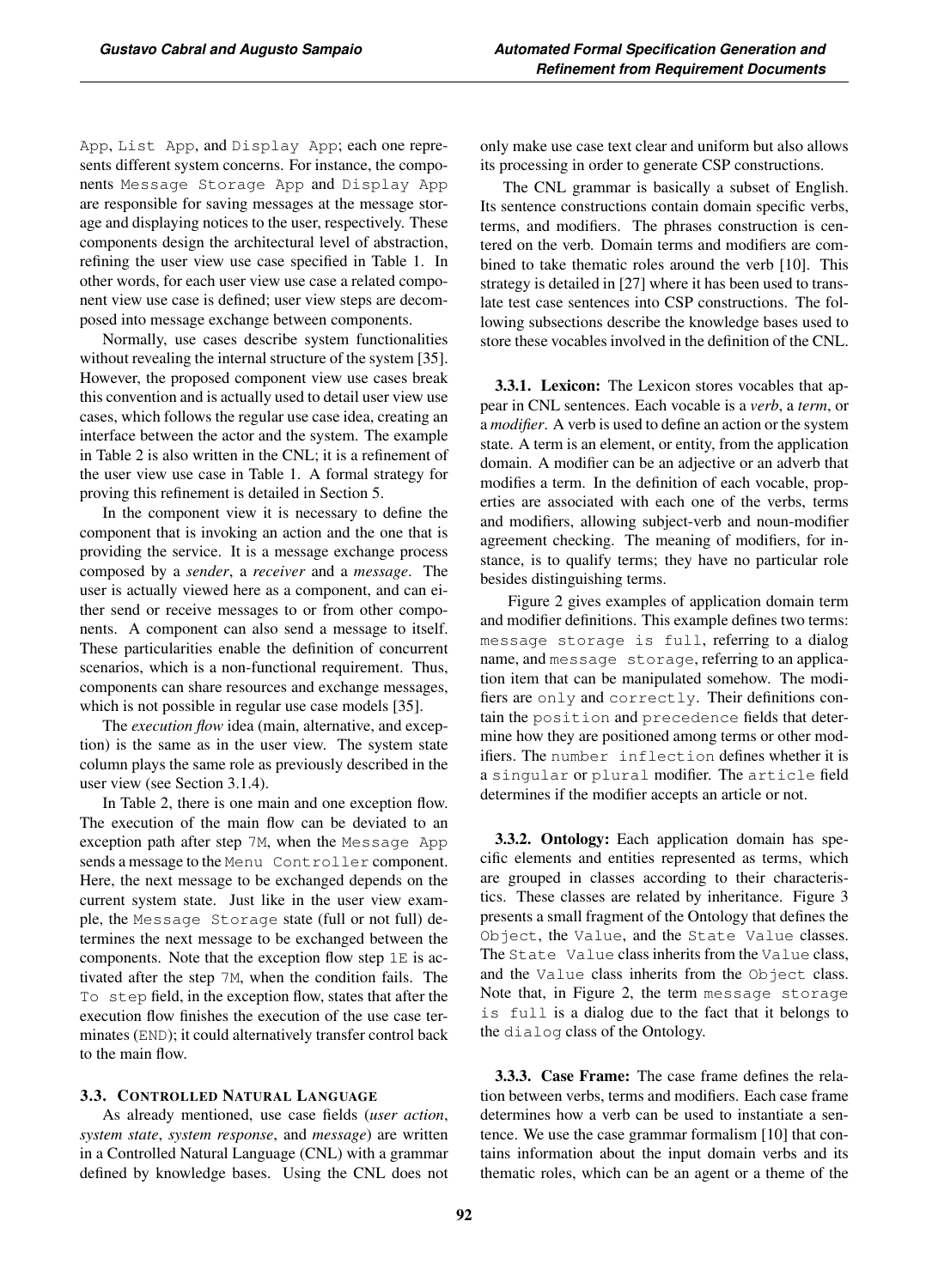| <b>Step Id</b> | <b>Sender</b>      | <b>Message</b>                          | <b>System State</b>      | <b>Receiver</b>    |
|----------------|--------------------|-----------------------------------------|--------------------------|--------------------|
| 1M             | User               | Read incoming message.                  |                          | Message App        |
| 2M             | Message App        | Open incoming message.                  |                          | Message Viewer     |
| 3M             | User               | Open the Menu.                          |                          | Message App        |
| 4M             | Message App        | Display Menu.                           | Messages"<br>"Important" | Menu Controller    |
|                |                    |                                         | feature is on.           |                    |
| 5M             | Menu Controller    | "Move to Important Messages" option is  |                          | User               |
|                |                    | displayed.                              |                          |                    |
| 6M             | User               | Select the "Move to Important Messages" |                          | Message App        |
|                |                    | option.                                 |                          |                    |
| 7M             | Message App        | "Move to Important Messages" option.    |                          | Menu Controller    |
| 8M             | Menu Controller    | Save message at "Important Messages"    | Message storage is not   | Message<br>Storage |
|                |                    | folder.                                 | full.                    | App                |
| 9M             | Message<br>Storage | "Message moved to Important Messages    |                          | User               |
|                | App                | folder" is displayed.                   |                          |                    |
| 10M            | User               | Wait for at most 2 seconds.             |                          | User               |
| 11M            | Message App        | The next inbox message is highlighted.  |                          | List App           |
| 12M            | List App           | Available message is selected.          |                          | User               |

| <b>Main Flow</b> | <b>From Steps: START</b> | <b>To Step: END</b> |
|------------------|--------------------------|---------------------|
|------------------|--------------------------|---------------------|

Exception Flow From Steps: 7M To Step: END

| Step Id | Sender             | <b>Message</b>                           | <b>System Response</b>   | Receiver           |
|---------|--------------------|------------------------------------------|--------------------------|--------------------|
| 1E      | Menu Controller    | Save message at "Important Message"      | Message storage is full. | Message<br>Storage |
|         |                    | folder.                                  |                          | App                |
| 2E      | Message<br>Storage | required"<br>"Memory"<br>message is dis- |                          | Display App        |
|         | App                | plaved.                                  |                          |                    |
| 3E      | User               | Confirm memory information dialog.       |                          | Message App        |
| 4E      | Message App        | Message content is displayed.            |                          | User               |

Table 2. Example of a component view use case

sentence. When a sentence is constructed, each term, along with modifiers, takes a thematic role around the verb. Each case frame can also be associated to more than one verb, all of them assuming the same meaning. Figure 4 is the definition of the SelectItem case frame, which is defined by two verbs select and choose.

#### 3.4. CASE FRAME RESTRICTION

The case frame restriction defines the relation between verb arguments and Ontology classes. Each verb argument belongs to an Ontology class in order to restrict the way phrases are written. This minimizes the possibility of writing semantically incorrect sentences.

Figure 5 contains the case frame definition SetItem for the verbs set and check, and its respective case frame restriction. Observe that this case frame contains the following roles: agent, theme, and to-value. Based on these roles, there are four defined restrictions: the first three restrict the theme and the to-value arguments, and the last one restricts only the theme argument; the to-value argument is not mandatory. Each restriction has a name; this name is used to define a CSP datatype. Finally, it is necessary to associate every role to an Ontology class. This association restricts verb arguments, for example: the DTSET\_FIELDVALUE\_FIELD restriction defines that the *theme* is a term from the field class and the to-value argument belongs to the field\_value class.

#### 3.5. SOME CONSIDERATIONS

The definition of user view and component view use cases involves previous knowledge of the application requirements and architectural definitions, such as design patterns. Only after the designer is aware of these definitions and has decided which use cases are to be created, the use case writing should start.

During the creation of the two views, a relation between requirements and use cases is defined. This relation is detailed enough to point which use cases should be verified whenever requirements change. An alternative approach would be mapping requirements to steps. This would enable verifying what steps are impacted if requirements happen to change. However, this last approach revealed itself to be laborious and resulted in frequent references updates.

Analyzing the component view use case, it is easy to verify that it is actually a textual way to specify UML sequence diagrams [35]. The columns sender and receiver define actors involved in the communication and the message is the service request itself. The message order determines the sequence diagram arrangement. Besides one component sending a request to another component, the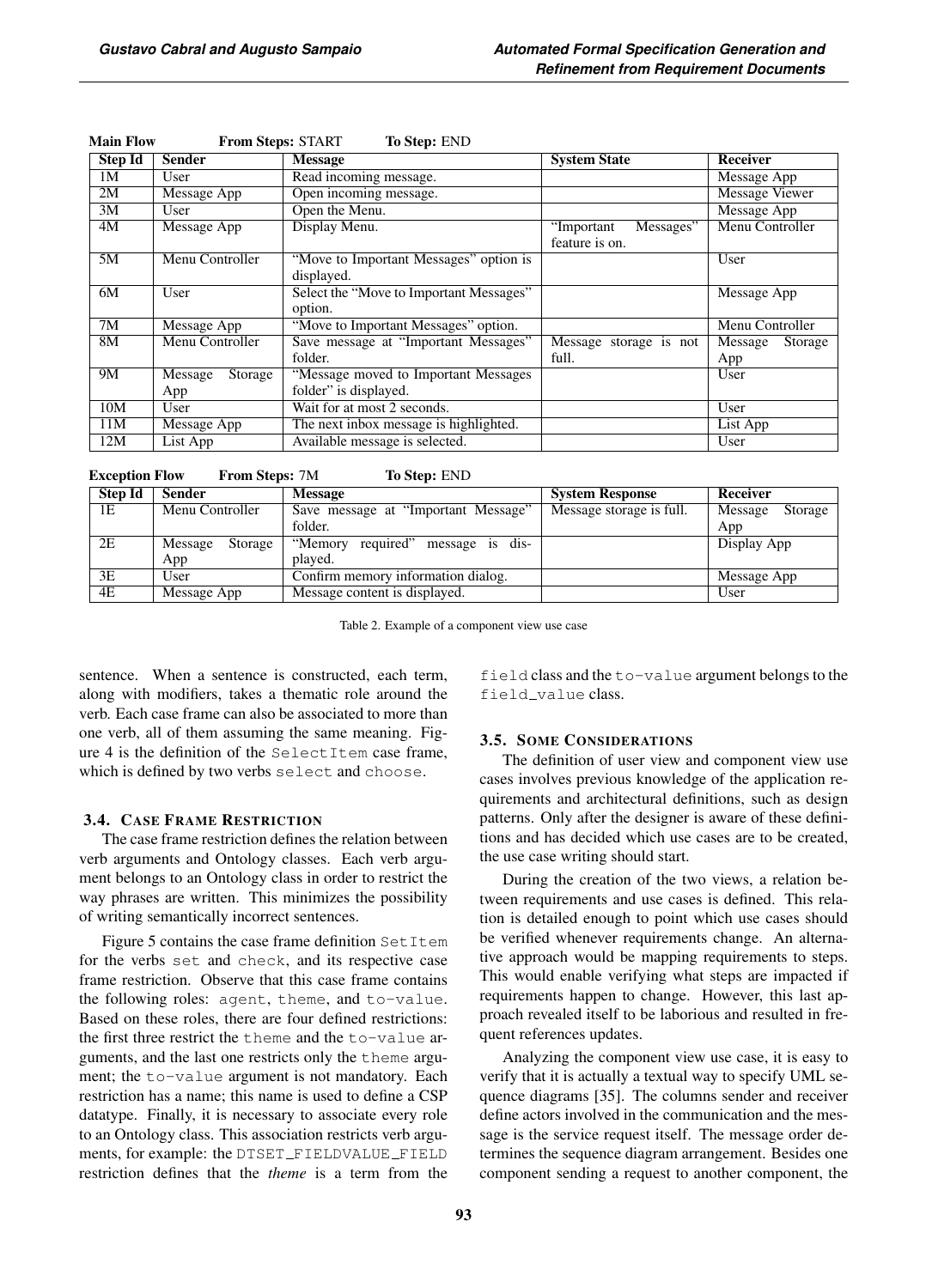```
<noun>
<term>message storage</term>
 <plural/><model>MESSAGE_STORAGE</model>
<class>item</class>
</noun>
\langlenoun\rangle<term>message storage is full</term>
 <plural/><model>MESSAGE_STORAGE_FULL</model>
 <class>dialog</class>
</noun>
<modifier>
<term>only</term>
 <position>before</position>
 <precedence>0</precedence>
<numberinflection>singular</numberinflection>
<article>no</article>
 <model>ONLY</model>
</modifier>
<modifier>
<term>correctly</term>
 <position>both</position>
```
<numberinflection>plural</numberinflection> <article>no</article> <model>CORRECTLY</model> </modifier>

<precedence>1</precedence>

Figure 2. Term and modifier definitions in the Lexicon

receiver component can respond this request through another message dispatch. This time the receiver acts as the sender, and vice-versa. UML sequence diagrams are also used by the Motorola development team; the automatic generation of these diagrams from a textual description represents an important benefit [9].

The adaptation of a diagrammatic language, such as UML 2.0 [38], to support features presented in the user and component views is a subject for future research. Preliminary investigation suggests that the user view use case can be modeled as a combination of the use case and the activity diagram of UML. Moreover, since the component view use case can be used to generate sequence diagrams [9], it is possible that they can actually be specified as annotated sequence diagrams. However, in spite of UML being a visual language, its practical use depends on tools and the understanding of the UML standard. Yet, the proposed approach relies on textual descriptions, possibly supported by tools as described in the next section.

#### 3.6. TOOL SUPPORT

Use case sentences must be adherent to the CNL grammar, so designers have to know the CNL grammar. There is a tool that automatically generates the CNL grammar documentation from the presented CNL knowledge bases. The CNL grammar is generated as HTML pages so it is possible to learn the CNL syntax navigating through the grammar definitions. In addition, if new do-

```
<class>
  <description>Generic Class</description>
  <name>Object</name>
 <code>object</code>
  <subclasses>
   <class>
    <description>Represents a generic
    value</description>
    <name>Value</name>
    <code>value</code>
    <subclasses>
     <class>
      <description>Represents a state value,
      e.g.,"enabled","ON","high".</description>
      <name>State Value</name>
      <code>state_value</code>
      <subclasses/>
     </class>
...
```
Figure 3. Ontology fragment

main specific terms or expressions need to be added to the CNL, it is possible to regenerate the HTML documentation. Even with this documentation, learning the CNL can be a complex task. Thus, it is recommended that the designer do not waste much time trying to figure out a way to write sentences adherent to the CNL. He should focus attention on the use case behavior.

Therefore, we have developed a tool to automatically validate the use case sentences and report all found inconsistencies. This tool is called *Use Case Validator* and it is a Microsoft Word 2003 [40] *plug-in*. It ensures use cases are written according to use case templates and the CNL syntax. MS Word 2003 is capable of structuring the use case contents through XML schema definitions. The plug-in processes the use case sentences to find inconsistencies (phrases not according to the CNL grammar). Two modules compose the plug-in. One is implemented using the .NET Platform [23] and the other is implemented in

```
<frame>
  <description>Select an item from
 location. Example: Select the send
 message option from menu</description>
 <name>SelectItem</name>
 <verblist>
    <verb>select</verb>
    <verb>choose</verb>
 </verblist>
  <roles>
   <role mandatory="True">agent</role>
   <role mandatory="True">theme</role>
    <role mandatory="false">from-loc</role>
 </roles>
</frame>
```
Figure 4. Case frame example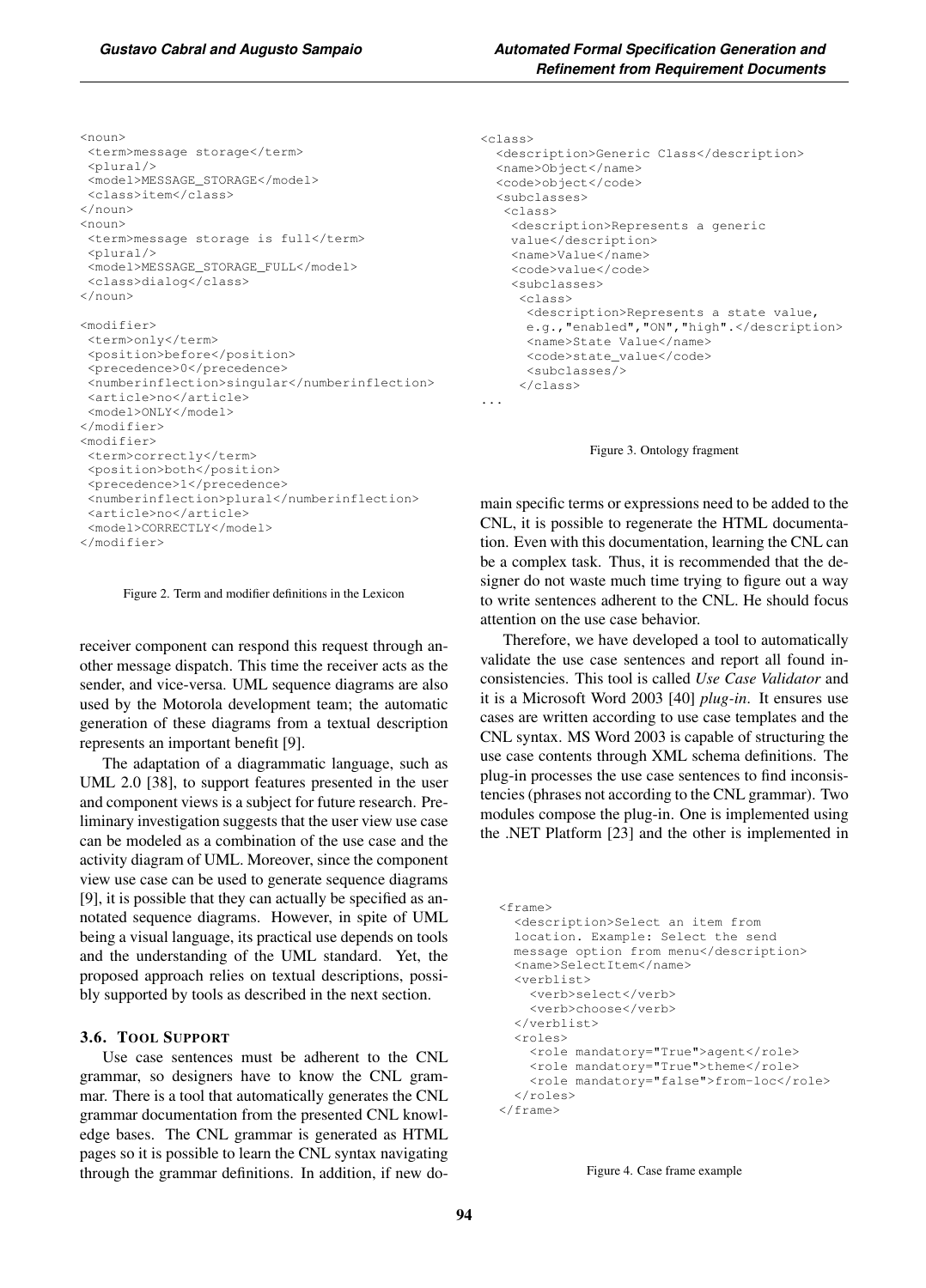<frame>

<description>Set the value of an item. Example: Set the Fix Dialing to on</description> <name>SetItem</name> <verblist> <verb>set</verb> <verb>check</verb> </verblist> <roles> <role mandatory="True">agent</role> <role mandatory="True">theme</role> <role mandatory="false">to-value</role> </roles> </frame> <frame> <name>SetItem</name> <restrictions> <restriction name="DTSET\_FIELDVALUE\_FIELD"> <class role="theme">field</class> <class role="to-value">field\_value</class> </restriction> <restriction name="DTSET\_SENDABLEITEM"> <class role="theme">sendable\_item</class> <class role="to-value">state\_value</class> </restriction> <restriction name="DTSET\_STATEVALUE\_ITEM"> <class role="theme">item</class> <class role="to-value">state\_value</class> </restriction> <restriction name="DTSET\_ITEM"> <class role="theme">item</class>

```
</restriction>
 </restrictions>
</frame>
```
Figure 5. Case frame and respective case frame restriction example

Java [19]. The .NET module is a GUI program that accomplishes the CNL validation within Word. The Java module is the Natural Language Processing (NLP) unit responsible for verifying whether sentences are written according to the CNL rules. We have also implemented a Java version of the *Use Case Validator*. It reads a Microsoft Word file and reports all inconsistencies, such as sentences not following the CNL grammar.

# 4. CSP SPECIFICATION GENERATION

Once use cases are created and validated using the tool mentioned in the previous section, it is possible to automatically generate CSP formal specifications.

## 4.1. CSP NOTATION

The CSP process algebra [34] is the target formalism of our strategy because it can describe complex aspects of systems, such as concurrency, in an abstract notation but still very close to implementation. It allows the description of systems in terms of processes that operate independently (parallelly), and interact (communicate) with each other, and with the environment.

The relationship between processes is described using a few process algebraic operators that allow the definition of complex process compositions. The behavior of a CSP process itself is described in terms of sequence of events, which are atomic and instantaneous operations. Through a message-passing mechanism, named channels are introduced using the channel keyword. These channels can transmit messages; channels can also transmit data of a specified datatype. As an example, we present the data *door* and two channels: *open* and *close*; the execution of the *open*!*door* event outputs the value *door* through the channel *open*. The *close* event can be similarly used to close the door. There are also two primitive processes: STOP and SKIP. STOP communicates nothing and stands for a canonical deadlock; SKIP represents successful termination.

CSP Operators: Some of the CSP operators are prefix  $(a \rightarrow P)$ , deterministic or external choice  $(P \Box Q)$ , and nondeterministic or internal choice  $(P \sqcap Q)$ . The prefix operator combines an event and a process to produce a new process. The external choice operator allows the future behavior of a process to be defined as a choice between two component processes. The internal choice operator similarly allows the future evolution of a process to be defined as a choice between two component processes, but does not give the environment any control over which of the component processes is selected. For example,  $(a \rightarrow P)$   $\Box$   $(b \rightarrow Q)$  can behave like either  $(a \rightarrow P)$  or  $(b \rightarrow Q)$ ; it refuses to accept (engage on) *a* or *b*, and it is only obliged to communicate (transmit) an event if the environment offers both *a* and *b*. Nondeterminism is also introduced into a deterministic choice if the initial events of both sides of the choice are identical. In  $(a \rightarrow a \rightarrow STOP) \square (a \rightarrow b \rightarrow STOP)$ , it is not possible to determine the system state after the occurrence of the event *a*.

channel a, b, c events\_view\_1 = { a, b, c} View\_1 = a -> ( b -> View\_1 [] c -> View\_1) channel a1, a2, a3, b1, b2, c1 events\_view\_2 = {a1, a2, a3, b1, b2, c1} View\_2 = a1 -> a2 -> a3 -> ( b1 -> b2 -> View\_2 [] c1 -> View\_2)

#### Figure 6. CSP process examples

In Figure 6, the  $View_1$  and the  $View_2$  processes are defined in *CSPm* [12], which is the machine readable version of CSP; the *CSPm* syntax enables processing by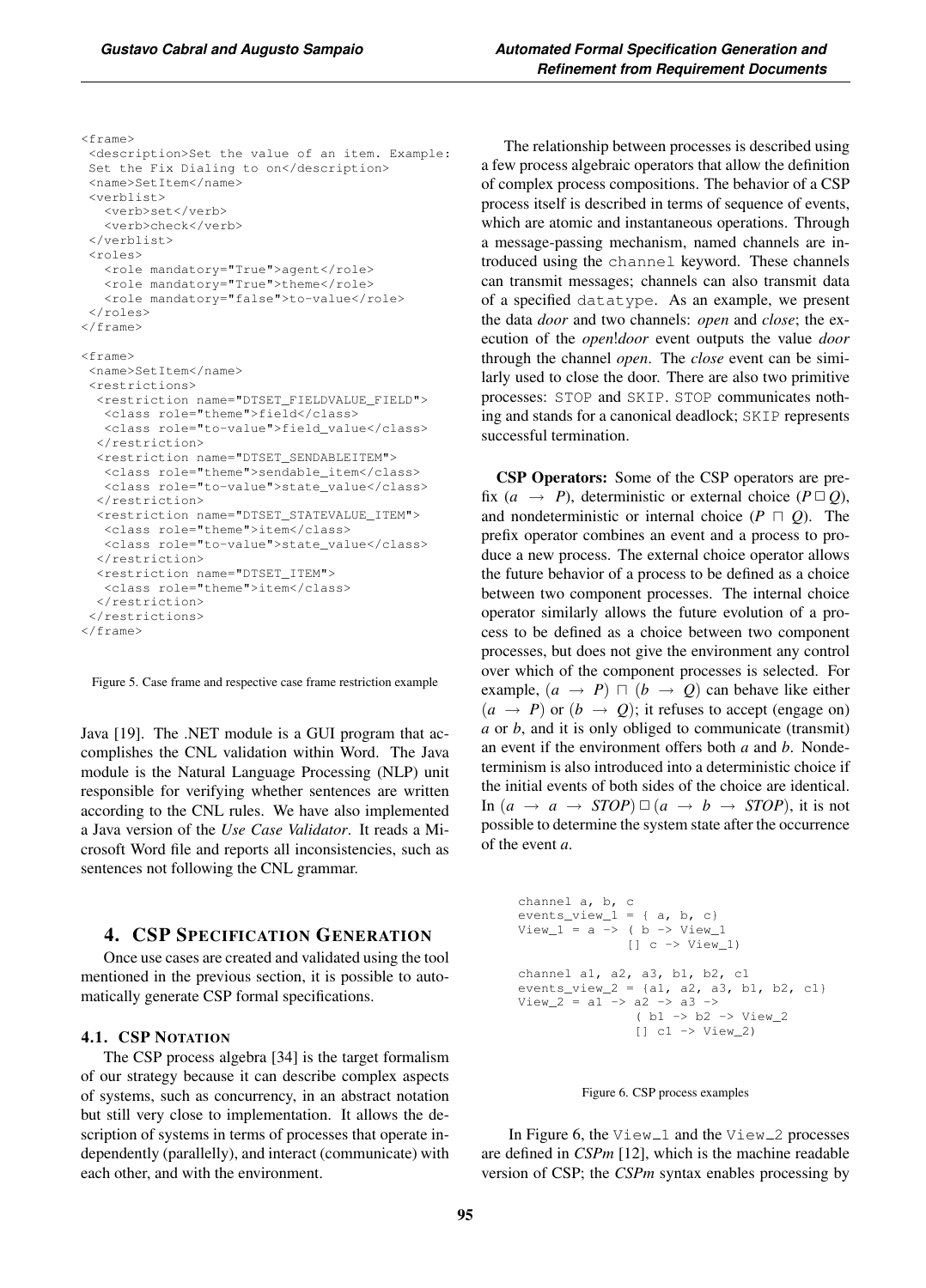tools, such as model checkers. *CSPm* is used to define all the CSP specifications in this paper. The channels (events) a, b, and c are used by and constitute the *alphabet* of  $View_1$ , and the channels  $a1$ ,  $a2$ ,  $a3$ ,  $b1$ ,  $b2$ , and c1 are the *alphabet* of View<sub>-2</sub>. Both processes View<sub>-1</sub> and View<sub>-2</sub> use the prefix and the external choice operators. For instance, after engaging on event  $a$ ,  $View_1$ offers  $b$  and  $c$  to the environment. After engaging on  $b$ or c it recurses. This example is purely symbolic, but it is useful to illustrate simple CSP processes and refinement notions, which are discussed in the next section.

Other CSP operators are hiding  $(P \setminus s$ , where *s* is the set of events to be hidden), renaming  $(P[[c \leftarrow d]])$ , interleaving  $(P \parallel \parallel Q)$ , and the interface parallel or parallel composition  $(P \mid s \mid Q)$ , where *s* is the set of events in which *P* and *Q* synchronize). The hiding operator provides a way to abstract processes by making some events unobservable. A trivial example of hiding is  $(a \rightarrow P) \setminus \{a\};$ assuming that the event *a* does not appear in *P*, it reduces (simplifies) to *P*. The renaming operator replaces the occurrences of channels by other channels in a process. For instance,  $P[[c \leftarrow d]]$  is a process that behaves like *P* except that all occurrences of channel *c* in *P* are replaced by channel *d* (so that *c* 'becomes' *d*).

The interleaving operator represents completely *independent* concurrent activity. On the other hand, the parallel composition operator represents concurrent activity that requires synchronization between the component processes; events in the interface set can only occur when all component processes are able to engage on that event. The parallel composition operator is also defined as  $P[p \mid q]Q$ , where p and q are sets of events accepted by the processes *P* and *Q*, respectively. In other words, *p* and *q* define the interfaces of *P* and *Q*. As an example, the process  $(a \rightarrow P)[\{a\}][(a \rightarrow Q)$  can engage on event *a*, and becomes the process  $P[| \{a\} |]Q$ , which requires that *P* and *Q* must both be able to perform event *a* before this event can occur. In  $(a \rightarrow P)$ [ $\{a, b\}$ ] $\{b \rightarrow Q\}$ , we have an example of deadlock since *a* and *b* cannot be offered simultaneously.

CSP Refinement: The notion of refinement is a particularly useful concept that establishes a relation between processes (components). It captures the fact that one component satisfies at least the same conditions as another. Then we may replace a more abstract component by a more concrete one, without degrading the properties of the system. In CSP, the refinement relations are defined in three ways, depending on the adopted *semantic model*.

The *traces* refinement is based on the sequences of events which a process can perform (the *traces* of the process). A process *P* is a traces refinement of  $P(P \sqsubseteq_t Q)$ , if all the possible sequences of communications that *P* can execute are also possible for *Q*; formally:

$$
P \sqsubseteq_t Q \equiv \text{traces} [Q] \subseteq \text{traces} [P].
$$

A failure is a pair  $(t, R)$ , where *t* is a trace of the process and *R* is a set of events the process refuses to perform at that point. Thus, the *failures* refinement  $P \sqsubseteq_f Q$ requires that the set of all failures of *Q* are included in the failures set of *P*, which means

$$
P \sqsubseteq_f Q \equiv
$$
 failures  $[Q] \subseteq$  failures  $[P]$ .

A process is deadlocked if it can refuse to execute every event; it is commonly introduced when parallel processes do not succeed in synchronizing on the same event.

The *failures-divergences* refinement adds the concept of divergences in the failures refinement. The divergences of a process is the set of traces after which the process may livelock. This concept enhances the analysis of processes; it enables the designer to prevent the occurrence of potential situations when visible events are never performed. The failures-divergences refinement between *P* and *Q* is defines as

$$
P \sqsubseteq_{fd} Q \equiv (failures \llbracket Q \rrbracket \subseteq failures \llbracket P \rrbracket) \land (divergences \llbracket Q \rrbracket \subseteq divergences \llbracket P \rrbracket).
$$

#### 4.2. CSP EVENTS GENERATION

Based on the presented CNL knowledge bases, we define the CSP alphabet channel names and the datatypes of the model. The verbs determine CSP channel names. Each class from the Ontology defines a CSP datatype. The terms and modifiers from the Lexicon are related to classes from the Ontology and therefore define datatype values. Using these mappings and the case frame definitions, it is possible to translate each sentence from the use cases into CSP events.

| Read incoming message.                                                                      |
|---------------------------------------------------------------------------------------------|
| read.DTREA SENDABLEITEM.(INCOMING MESSAGE, { })                                             |
| Message storage is not full.                                                                |
| isstate. DTISS ITEM STATEVALUE.<br>$(MESSAGE STORAGE, \{\})$ .<br>(FULL STATE VALUE, {NOT}) |

Figure 7. CNL sentences and their translation to CSP events

Figure 7 presents sentences from steps 1M and 3M in the use case from Table 1 and their translations to CSP events. The sentence Read incoming message is formed of the verb read and its complement, incoming message. The verb read is directly mapped to the event read and its object is mapped to the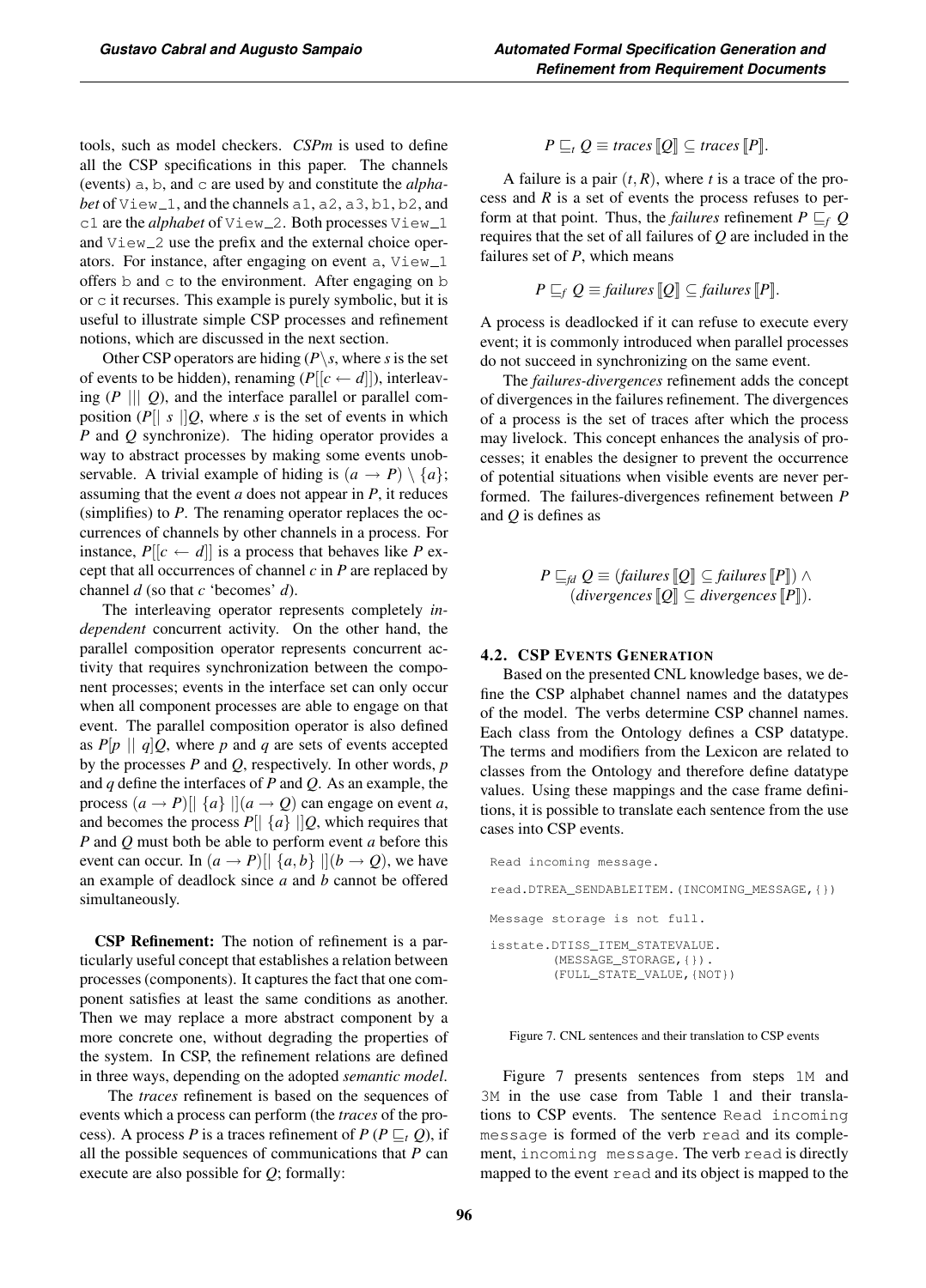System = UC\_02\_1M ; System  $[$ ]  $\ldots$  $UC$  02  $1M =$ - Read incoming message. ( steps -> read.DTREA\_SENDABLEITEM.(INCOMING\_MESSAGE,{}) -> - Message content is displayed. expectedResults -> display.DTDIS\_FIELDVALUE.(MESSAGE\_CONTENT\_FIELD\_VALUE,{}) -> UC\_02\_2M)  $UC_02_2M =$ -- Open the CSM. ( steps -> open.DTOPE\_MENU.(CSM\_MENU\_LIST,{}) -> -- "Important Message" feature is on. conditions -> isstate.DTISL\_LIST.(FEATURE,{IMPORTANT\_MESSAGE\_FOLDER}).(ON\_VALUE) -> - "Move to Important Messages" option is displayed. expectedResults -> isstate.DTISS\_MENUITEM\_STATEVALUE. (MOVE\_TO\_IMPORTANT\_MESSAGES\_OPTION,{}).(DISPLAYED\_VALUE,{}) -> UC\_02\_3M) [] UC\_02\_1E  $UC$  02 3M = - Select the "Move to Important Messages" option. ( steps -> select.DTSEL\_MENUITEM.(MOVE\_TO\_IMPORTANT\_MESSAGES\_OPTION,{}) -> - Message storage is not full. conditions -> isstate.DTISS\_ITEM\_STATEVALUE. (MESSAGE\_STORAGE,{}).(FULL\_STATE\_VALUE,{NOT}) -> -- "Message moved to Important Message folder" is displayed. expectedResults -> isstate.DTISS\_DIALOG\_STATEVALUE. (MESSAGE\_MOVED\_TO\_IMPORTANT\_MESSAGE\_FOLDER,{}).(DISPLAYED\_VALUE,{}) -> UC\_02\_4M)  $UC_02_4M =$ -- Wait for at most 2 seconds. ( steps -> wait.DTWAI\_ITEM.(SECOND, {AT\_MOST.2}) -> -- The next message is highlighted. expectedResults -> isstate.DTISS\_SENDABLEITEM\_STATEVALUE. (MESSAGE,{NEXT}).(HIGHLIGHTED\_VALUE,{}) -> SKIP)



INCOMING MESSAGE datatype value, which is generated from the DTREA SENDABLEITEM case frame restriction (see Section 3.4) of the verb read. The sentence Message storage is not full contains the verb to be, conjugated as is here, used to describe some Message storage characteristic. The verb to be is mapped to the event isstate. The subject and the predicate from this sentence determine the datatype values MESSAGE\_STORAGE, FULL\_STATE\_VALUE, and NOT, which are used by the isstate event based on the DTISS\_ITEM\_STATEVALUE case frame restriction.

However, mapping CNL sentences to CSP events is just the first step to create the CSP model. The specification generated depends on the use case template. The following sections explain the generation strategy for the user and the component view use cases.

## 4.3. USER VIEW MODEL

Each *step* of a use case execution flow is mapped to a CSP process. This process name is defined by the step Id combined with the use case Id, forming a unique identifier among all use case steps. Its body contains control events (steps, conditions, and expectedResults) that delimit the events generated from the user action, system state, and system response fields of the use case. As already explained, each execution flow has From steps and To step fields that determine when the flow starts and ends. They may refer to the steps from other execution flows or to the START and END keywords.

Figure 8 shows part of the generated CSP model for the use case specified in Table 1. It contains the System process, which is the *main* process, and four other processes that refer to steps from the use case main flow. The System process refer to the process  $UC_02_1M$  and any other execution flow with the From steps containing the START keyword (See Section 3.1.4). The process UC\_02\_2M is defined as a CSP external choice between the rest of the main execution flow, the process  $UC_02_3M$ , and the exception flow, the  $UC_02_1E$  process. The process  $UC_02_4M$  is finalized with the SKIP process, once the To step field is set to END.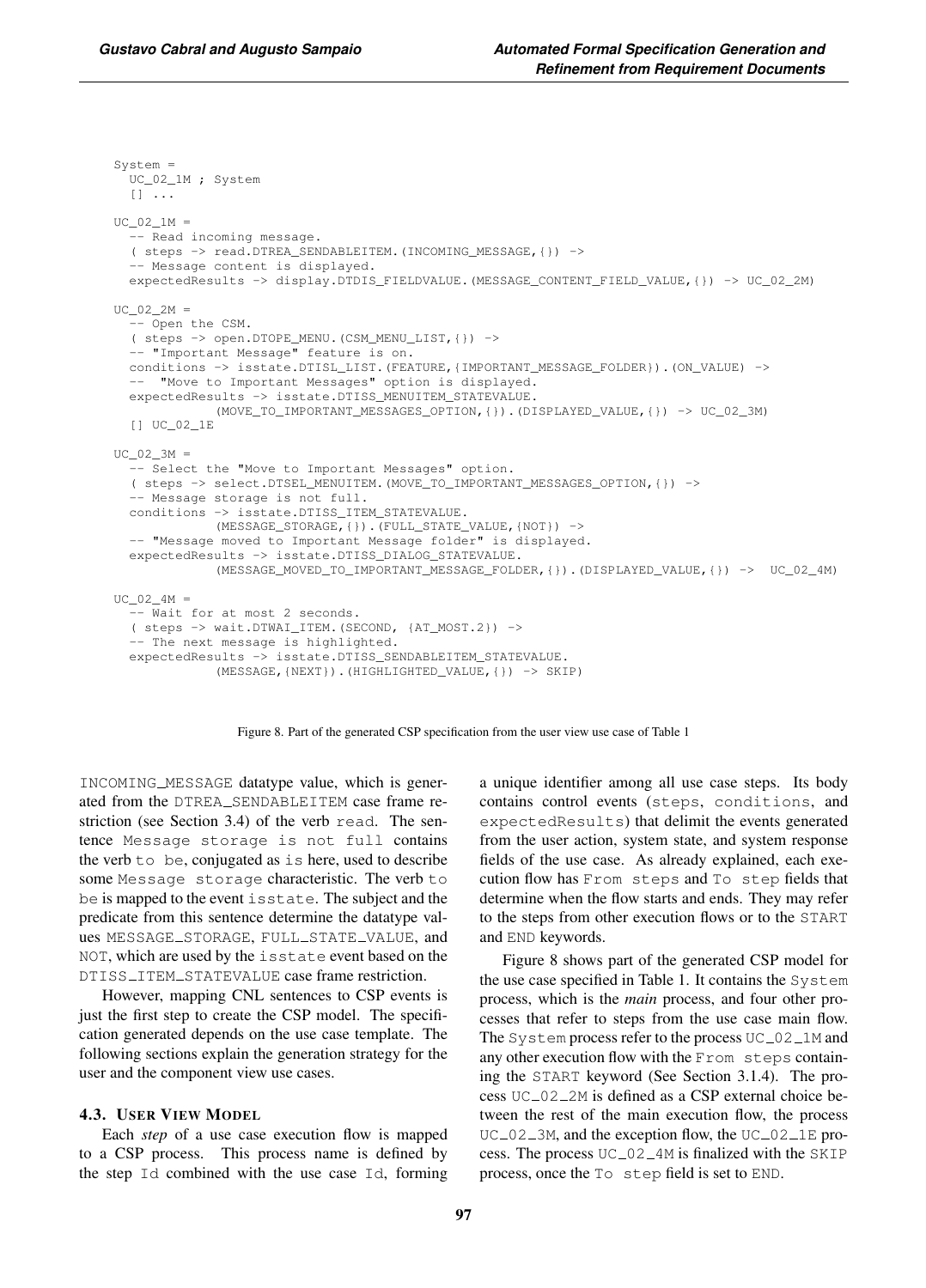## 4.4. COMPONENT VIEW MODEL

The component view model is quite different from the user view one. The component channels contain information about the components involved in the message exchange and their names are suffixed by Comp, making the user and component view CSP alphabets different. The datatypes used in both views are the same, since both use cases refer to elements from the same domain.

```
SubSystem1 = USER_P
      [User_Channels||Message_App_Channels]
     MESSAGE_APP_P
SubSystem1_events = union(User_Channels,
                          Message_App_Channels)
SubSystem2 = SubSystem1
      [SubSystem1_events||Message_View_Channels]
     MESSAGE_VIEWER_P
```
Figure 9. Part of the component processes composition

In Figure 9, the top level process that represents the component view model is defined by the parallel execution of system components, including the user. They are composed pairwise using the alphabetized parallel operator. Each component accepts a set of events for synchronization; User Channels and Message App Channels are examples of alphabet sets used in the composition.

Each component has a main process that is defined by the external choice among the component possible behaviors in each use case. Each use case gives rise to a subprocess for each component, defined by the messages exchanged between itself and other components. Each step is mapped into two CSP events, one for each component that takes part in the communication. Each step defines events for the message passed between the components and the system state. After the message itself, there is a CSP prefix to the next step that involves the component. Figure 10 shows part of the USER P process for one use case. Events readComp.USER.MESSAGE APP and isstateComp.MENU\_CONTROLLER.USER are examples of the communication between the user and system components. Similarly to the user view, if there are alternative or exception flows, the external choice operator is used to capture the alternatives. In Figure 10, the USER\_UC\_02 process contains an external choice between the processes USER\_UC\_02\_9M and USER\_UC\_02\_3E to denote the exception flow.

#### 4.5. SOME CONSIDERATIONS

The user view main process, System (see Figure 8), is defined as the CSP external choice among the steps of use case flows that have the From steps field set to START. In contrast, the component view main process is defined as the parallel composition between system components, including the user.

Our model generation strategy is similar to [2], which generates Message Sequence Charts (MSC) from Use Case Maps [3]. However, the component view template promotes better reuse of specifications, since it is possible to reuse any sequence of steps. Like CSP, MSC offer notation to capture the concurrent aspects of the specified system. Nevertheless, CSP is a process algebra that enables the definition of channels and datatypes, along with flexible and elegant parallel operators. In addition, the CSP notation is supported by a refinement theory, refinement checkers, such as FDR [17], animators [28], and implementations, such as JCSP [43, 42] and OCCAM [16].

In the generated model, the CSP external choice operator is used to represent the user decision. The user clearly has the choice between executing a certain selected use case. However, the use of the CSP external choice operator in the alternative or exception flows seems to be a subjective issue. Because the execution of an alternative or exception flow is enabled by a combination of factors (user action and system state), the CSP internal choice operator can be considered to be used instead. For our particular application domain, however, the presence of nondeterminism in the model is irrelevant since only the traces model (See Section 4.1) is considered by Motorola during test case [31] and UML-RT sequence diagram [9] generation.

#### 4.6. TOOL SUPPORT

A tool has been implemented to mechanize the translation of the user and the component views use cases into CSP models. The tool reads user and component views use cases as Word 2003 document files, checks its content (invoking the tool presented in Section 3.6), and generates the user and the component models.

Here, the NLP module [27] is once again used to retrieve CSP events from the CNL sentences. The use model generation tool itself implements the strategy presented in this chapter; it structures the CSP events, which are effectively generated by [27], into processes to define the system formal model.

# 5. MODEL REFINEMENT

Modeling systems at different levels of abstraction has the advantage of capturing several architectural views, as illustrated here with the user and the component views. Nevertheless, it is essential that the several architectural views produced are consistent. In general, these views are expressed using different alphabets (event names) so a relation is needed in order to compare them. One or more events from one model can be related to one or more events of another model. Defining a relation allows re-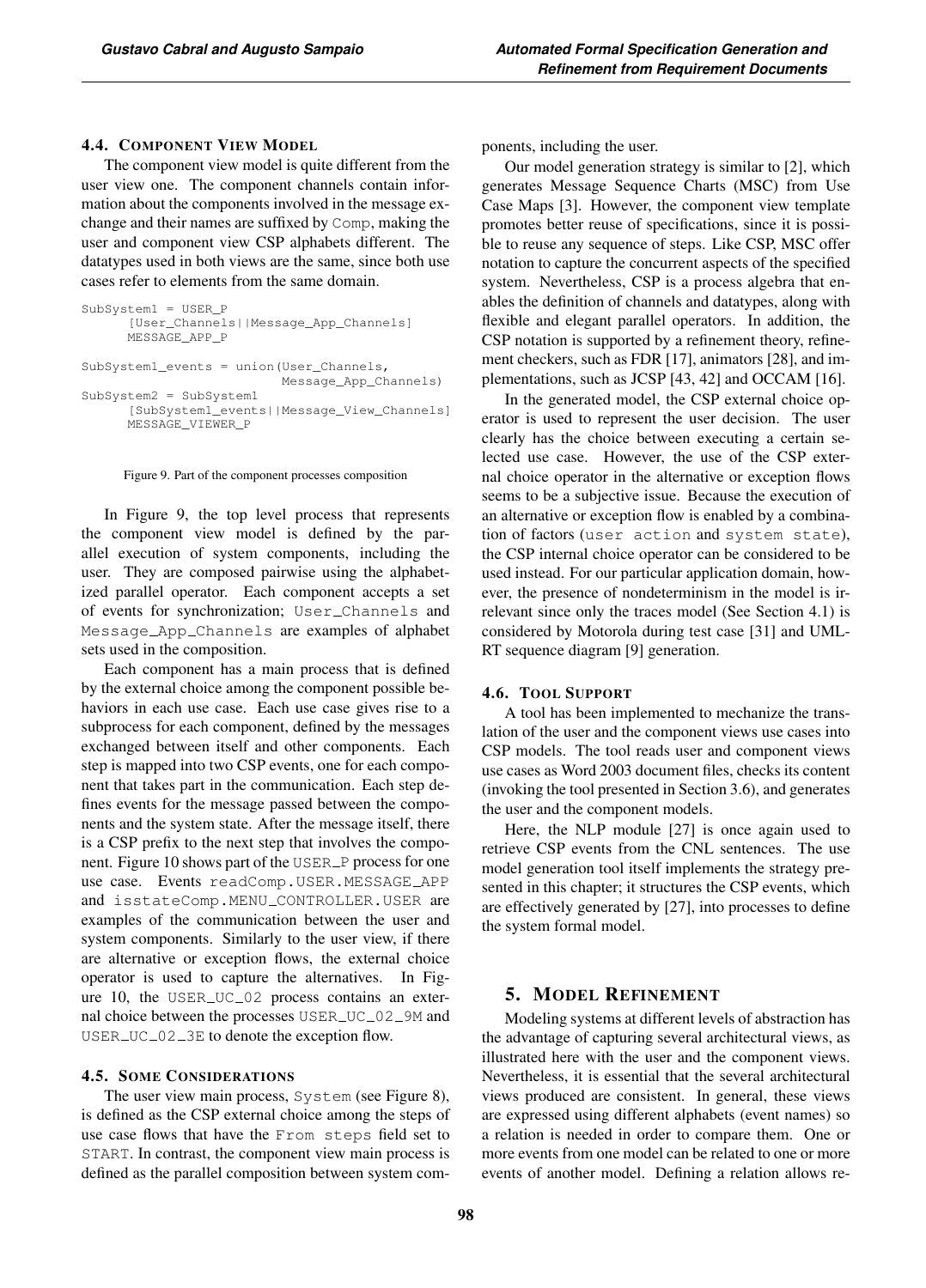```
USER P =-- Scenario Case: Incoming message is moved to the Important Messages folder
 USER_UC_02
  [] ...
USER_UC_02 =-- Message: Read incoming message.
  readComp.USER.MESSAGE_APP.DTREA_SENDABLEITEM.(INCOMING_MESSAGE,{}) ->
  -- Message: Open the CSM.
  openComp.USER.MESSAGE_APP.DTOPE_MENU.(CSM_MENU_LIST,{}) ->
   - Message: "Move to Important Messages" option is displayed.
  isstateComp.MENU_CONTROLLER.USER.DTISS_MENUITEM_STATEVALUE.
              (MOVE_TO_IMPORTANT_MESSAGES_OPTION,{}).(DISPLAYED_VALUE,{}) ->
  -- Message: Select the "Move to Important Messages" option.
  selectComp.USER.MESSAGE_APP.DTSEL_MENUITEM.(MOVE_TO_IMPORTANT_MESSAGES_OPTION,{}) ->
  (USER_UC_02_9M [] USER_UC_02_3E)
USER_UC_02_9M =
  -- Message: "Message moved to Important Message folder" is displayed.
  isstateComp.MESSAGE_STORAGE_APP.USER.DTISS_DIALOG_STATEVALUE.
             (MESSAGE_MOVED_TO_IMPORTANT_MESSAGE_FOLDER,{}}).(DISPLAYED_VALUE,{}) ->
  -- Message: Wait for at most 2 seconds.
  waitComp.USER.USER.DTWAI_ITEM.(SECOND,{AT_MOST.2}) ->
   -- Message: The next inbox message is highlighted.
  isstateComp.USER.LIST_APP.DTISS_SENDABLEITEM_STATEVALUE.
             (INBOX_MESSAGE,{NEXT}).(HIGHLIGHTED_VALUE,{})->
  -- Message: Available message is selected.
  isstateComp.LIST_APP.USER.DTISS_SENDABLEITEM_STATEVALUE.(MESSAGE,{}).(AVAILABLE_VALUE,{}) ->
  USER_P
```
Figure 10. User process exchanging messages with other components

placing abstract events with more concrete ones, formally keeping track of the relationship between the models.

In this paper we consider only two abstraction levels, user and component views. A generalization of this strategy for an arbitrary number of views is discussed in Section 6.1. Moreover, use case designers may define new use case templates and propose new ways to map events from use cases written at different levels of abstraction.

In general, the main goal of our approach is to decompose events using other events that represent concrete system behavior, in an incremental way. This would enrich the model with more details and eventually the events can be mapped into operational constructions, such as programming languages commands (typically method calls).

#### 5.1. REFINEMENT MAPPING

We consider that the relation between user and component models is a mapping from sequences of user events to sequences of component events; to avoid nondeterministic behavior, a *one to one* relationship between sequences of events from the two models is necessary. This mapping is used by a CSP process (See Figure 11) that receives a set of pairs of sequences and yields a process that represents the mapping. In each pair, the first sequence represents events from the user view, and the second sequence contains events from the component view.

Figure 11 exhibits the process that represents the mapping used in the refinement; the MAPPING process receives the mapping between the two views and through the TRIGGER function defines an indexed external choice among the processes generated by the makeProcess auxiliary function. This last function receives one sequence that is initiated with the events from the abstract model followed by events from the concrete model and recursively uses the prefix operator to create a process terminated with the SKIP process.

```
MAPPING(map) = TRIGGER(map); MAPPING(map)
TRIGGER(map) = [] p : map @makeProcess(first(p)ˆsecond(p))
makeProcess(<>) = SKIP
makeProcess(<a>ˆas) = a -> makeProcess(as)
```
#### Figure 11. Mapping process

The process that represents the mapping is composed, through an alphabetized parallel composition, with the abstract model. This composition contains events from both views. Once the events from the abstract model are hidden, it produces a process that must be refined by the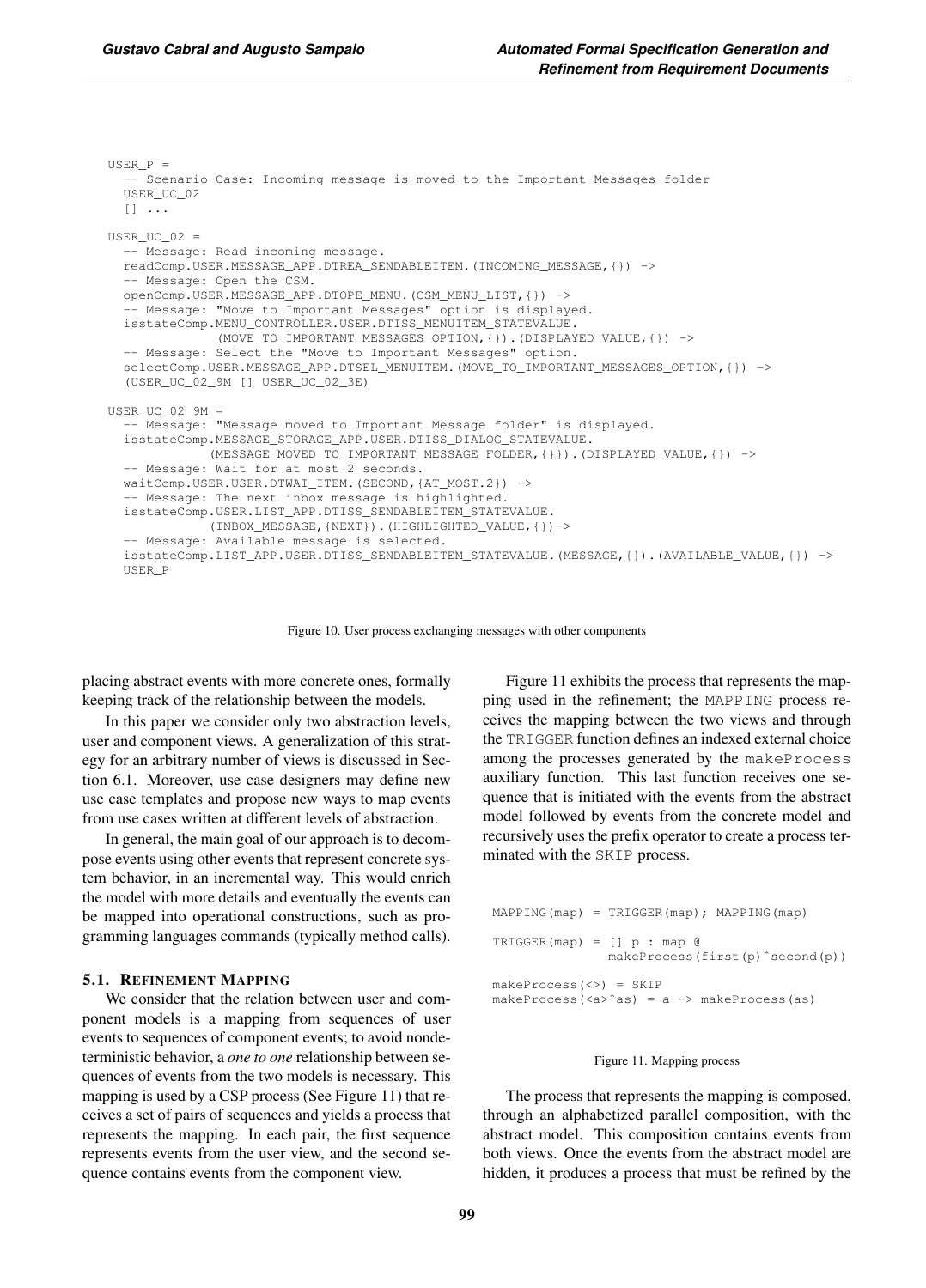concrete model. The mapping process works as a trigger from one view to another; events executed in the abstract model force the execution of the related concrete events.

The processes  $View_1$  and  $View_2$  from Figure 6 are simple examples of abstract and concrete models. The View<sub>-1</sub> model is more abstract than  $View_2$ , and the strategy can be used to replace abstract events from  $\forall i \in \mathbb{W}$  with more concrete ones, using the MAPPING process. Figure 12 presents the *mapping* between the two models and defines the process View\_1\_with\_mapping, which have the events from View\_1 hidden, resulting in View\_1\_mapped that is refined by the View\_2 model.

```
map = {(<a>,<a1,a2,a3>),(<b>,<b1,b2>),
       (<c>, <c1>) }
View_1_with_mapping = View_1 [|events_view_1|]
                      MAPPING(map)
View_1_mapped = View_1_with_mapping
                \events_view_1
View_1_mapped [FD= View_2
```
#### Figure 12. Mapping function usage example

The last line of Figure 12 captures the assertion that View\_1\_mapped is refined by View\_2 in the failuresdivergence model. This mapping strategy is based on a framework composition technique [30]. Here we focus on relating events from different models for refinement purpose, while the framework composition strategy aims to accomplish communication between frameworks possibly with different alphabets.

## 5.2. COMPONENT VIEW AS A REFINEMENT OF THE USER VIEW

The same mapping strategy presented in the previous section is used to relate user and component view models. In this case the component view model refines the user view through events mapping, even though it contains a more complex structure, such as parallel composition.

Figure 15 presents part of the mapping between the user and the component view events. The event related to step 1M from the user view is mapped to the ones related to steps 1M and 2M from the component view, and the user view event from step 2M is mapped to the component view events of steps 3M, 4M, and 5M, establishing a relation between user and component views (Figure 13).

As explained, the component view refines the user view through events mapping. In some cases, it is also possible to retrieve the user view from the component view, provided an inverse mapping from the component to the user view.

```
User_View_with_mapping = User_View
  [| events_user_view |] MAPPING(map)
User_View_mapped = User_View_with_mapping
                   \events_user_view
User_View_mapped [FD= Component_View
```
Figure 13. Mapping process specification based on the map

#### 5.3. TOOL SUPPORT

The refinement relation discussed here can be mechanically checked using FDR [33], a refinement checker for CSP. After loading the two models and the mapping functions, along with the generated mapping, the only remaining task is to define assertions, such as in Figure 14, to check system properties. The first assertion is related to the illustrative example from Figure 12 and the second is related to the user and component view refinement from Figure 13. The results established that both refinements hold, as expected.

assert View\_1\_mapped [FD= View\_2 assert User\_View\_mapped [FD= Component\_View

Figure 14. Assert commands verified by the FDR tool

Also based on refinement checking, FDR can verify if a model is deadlock, livelock or nondeterminism free. Moreover, CSP operators bring the possibility to accomplish quite complex compositions and FDR can be used to verify elaborate system properties.

The generation of the mapping that relates the user and the component views can be automated since a sequence of events in the component view always starts with a user request and ends with a message received by the user. This information can be used to assist the event mapping task suggested in Section 6.

# 6. A STRATEGY FOR AUTOMATED RE-FINEMENT AND ITS APPLICATIONS

The event mapping strategy presented in Section 5 enables the relation, or tracking, between events expected by the system in the user view and the behavior defined in the system design, which is represented here as the component view. While establishing a formal mapping is essential to ensure consistency between views, this task is usually considered as a barrier to the practical application of formal refinement.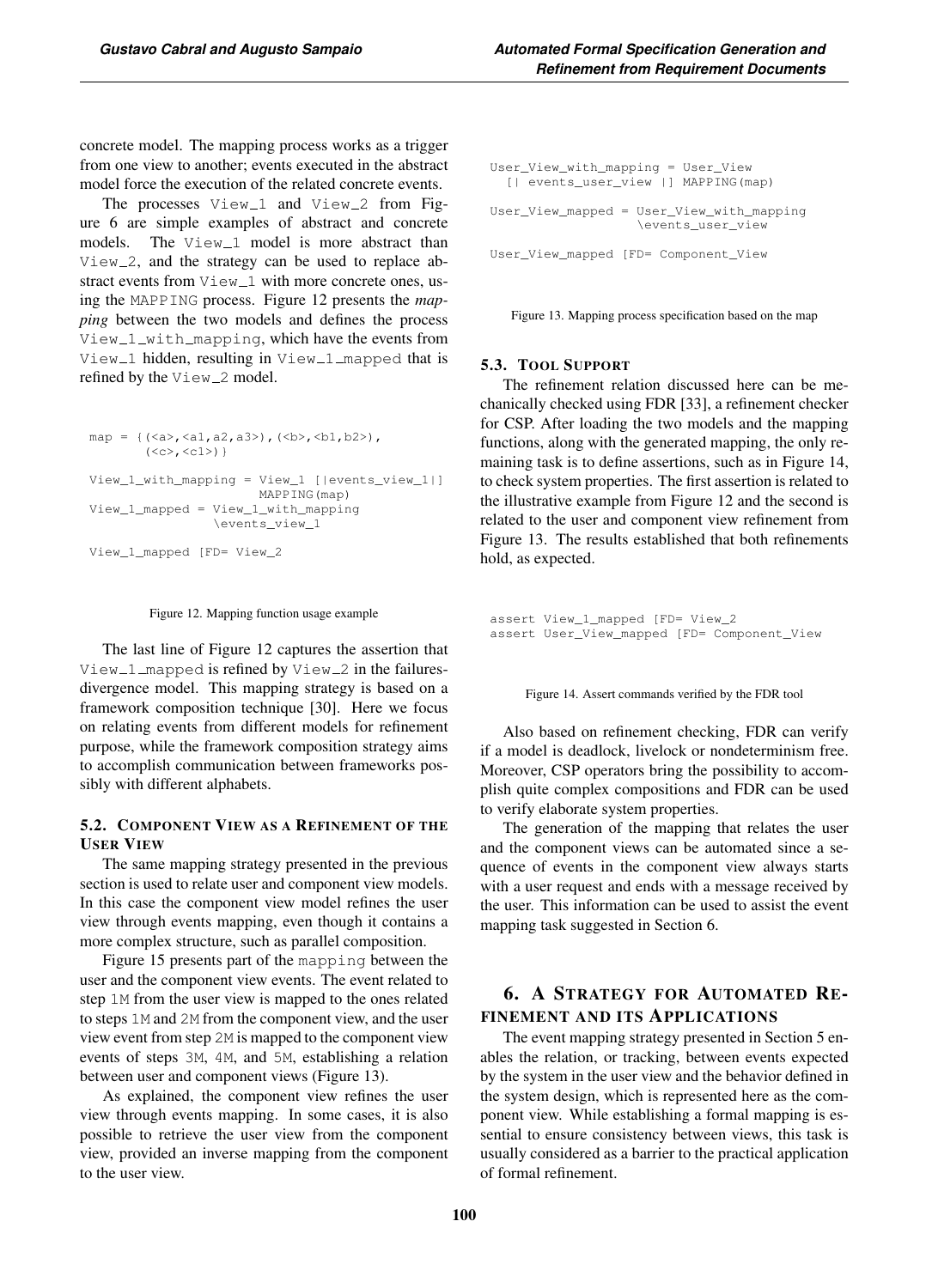```
map = { ( < steps, read.DTREA_SENDABLEITEM.(INCOMING_MESSAGE, {}),
expectedResults,display.DTDIS_FIELDVALUE.(MESSAGE_CONTENT_FIELD_VALUE,{})>,
< readComp.USER.MESSAGE_APP.DTREA_SENDABLEITEM.(INCOMING_MESSAGE, {}),
openComp.MESSAGE_APP.MESSAGE_VIEWER.DTOPE_SENDABLE_ITEM. (INCOMING_MESSAGE, {})
>),
( < steps,open.DTOPE_MENU.(CSM_MENU_LIST, {}),
conditions,isstate.DTISL_LIST.(IMPORTANT_MESSAGES_FOLDER, {}),
expectedResults,isstate.DTISS_MENUITEM_STATEVALUE.
(MOVE_TO_IMPORTANT_MESSAGES_OPTION, {}). (DISPLAYED_VALUE, {}) > ,
< openComp.USER.MESSAGE_APP.DTOPE_MENU.(CSM_MENU_LIST, {}),
displayComp.MESSAGE_APP.MENU_CONTROLLER.DTDIS_MENU.(CSM_MENU_LIST, {}),
isstateComp.MESSAGE_APP.MENU_CONTROLLER.DTISS_FEATURE.(VALUE,{ON}),
isstateComp.MENU_CONTROLLER.USER.DTISS_MENUITEM_STATEVALUE.
(MOVE_TO_IMPORTANT_MESSAGES_OPTION,{}).(DISPLAYED_VALUE,{}) > ), ... }
```
Figure 15. Mapping between abstract and concrete views

Concerning the proposed approach, in particular, it requires the direct manipulation of the CSP process algebra. Nevertheless, use case designers are not usually familiar or willing to work with formal notations. Our approach to automated refinement is to construct the relevant mappings from information provided by the use case designer at the use case level; this information is described in terms of CNL phrases. The actual use of the CSP notation is hidden from the final user.

Considering the relationship between the user and the component views, formalized in the previous section, each step from the user view is selected and associated with one or more steps from the component view. This selection and mapping process is entirely accomplished without the manipulation of CSP events; only CNL phrases are handled by the use case designer.

| <b>Step</b>    | <b>User Action</b> |                | <b>System</b> | <b>System Response</b> |                 |
|----------------|--------------------|----------------|---------------|------------------------|-----------------|
| Id             |                    |                | <b>State</b>  |                        |                 |
| 1 <sub>M</sub> |                    | Read incoming  |               | Message content is     |                 |
|                | message.           |                |               | displayed.             |                 |
|                |                    |                |               |                        |                 |
| <b>Step</b>    | Sender             | <b>Message</b> |               | <b>System</b>          | <b>Receiver</b> |
| Ы              |                    |                |               | <b>State</b>           |                 |
| 1M             | User               |                | Read incoming |                        | Message         |
|                |                    | message.       |               |                        | App             |
| 2M             | Message            |                | Open incoming |                        | Message         |
|                | App                | message.       |               |                        | Viewer          |

Table 3. Example of event mapping from user to component view

As an example, Table 3 shows the step 1M from the user view use case and its respective refinement, which are the steps 1M and 2M from the component view use case. Thus, once the user-component mapping is defined by the use case designer, manipulating CNL phrases only, we can generate the respective CSP events from these phrases and use them to produce the mapping definition that is necessary for the refinement strategy presented in Section 5. The rest of this section presents possible applications for the mapping between views, which can be automatically generated with the use case designer assistance and tool support.

#### 6.1. EVENT DECOMPOSITION

An obvious application of event decomposition is relating sequences of events from different views as already discussed. However, this idea can be generalized.

Taking the user view as an example to apply the event decomposition strategy, note that it is possible to express the user behavior into several levels of abstraction. One simple phrase could actually define a complex action and therefore need to be decomposed in several simpler actions. The classification of an action as complex or simple is related to the possibility of breaking it down in several sub-actions. This process would occur in an incremental way until the initial complex action is mapped to a sequence of atomic actions (or events) that does not need to be further detailed. At this point, it is necessary to determine the atomic events according to the interface between the user and the system. In other words, these are the concrete events expected by the application.

Figure 16 shows how a sequence of events in a certain Level 1 of abstraction has its events broken down into more concrete ones from Level 2. Notice that the Event A is initially decomposed into the sequence Event A.1, Event A.2, and Event A.3. Observing the abstraction Level 3, we can see that not all events from Level 2 need to be further decomposed. Only the event Event A.2 needs to be detailed as Event A.2.1 and Event A.2.2. In general, an arbitrary hierarchy level is allowed; a sequence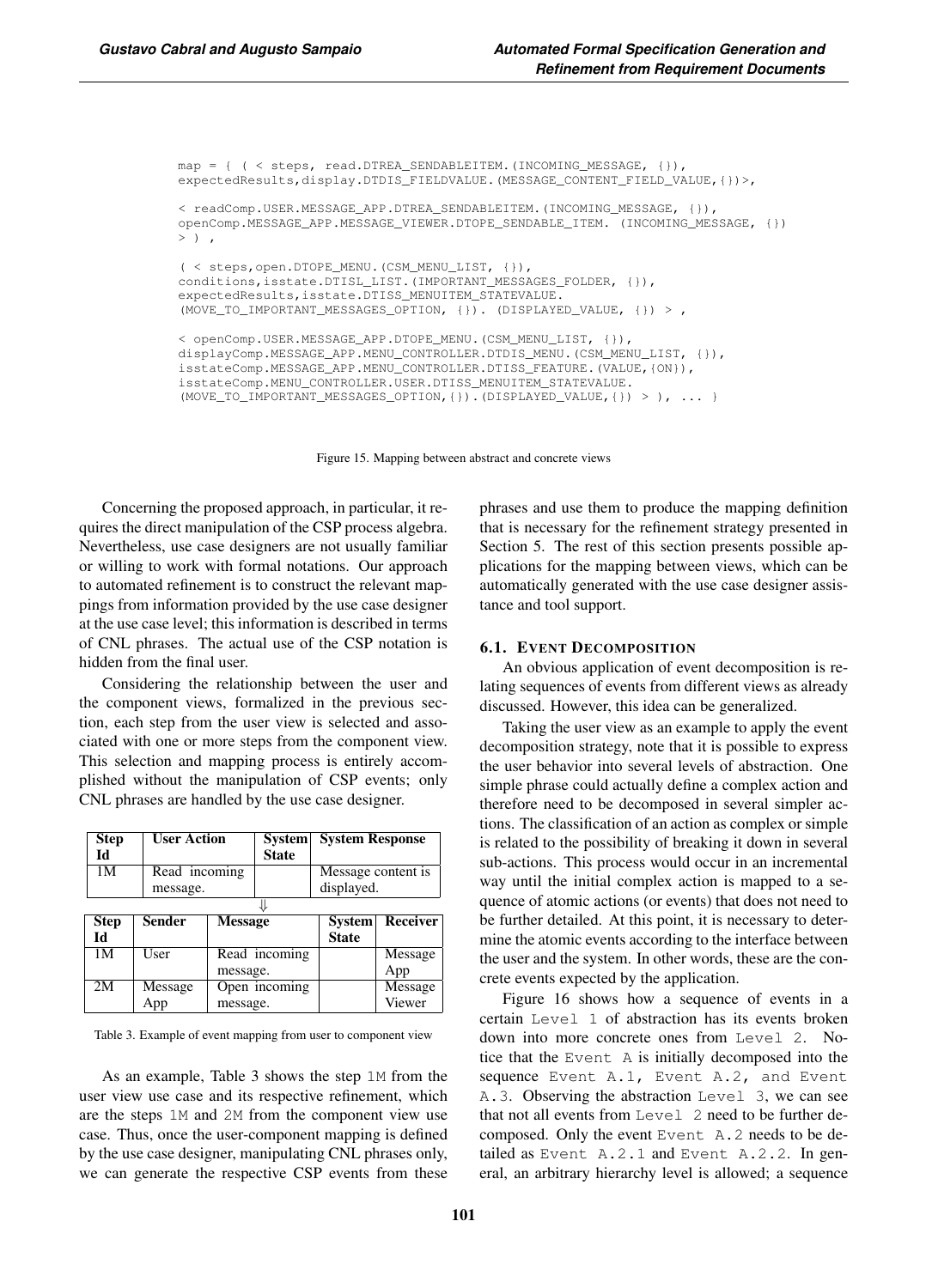

Figure 16. Illustration of the event decomposition strategy

of events from a more abstract view is mapped to a sequence of events from a more concrete view, just as in the refinement strategy presented in Section 5.

6.1.1. CNL Atomic Events: The definition of atomic events requires a close analysis of the system interface; all possible events accepted by the application should be listed. Once this set of atomic events is defined, it is necessary to add them, as verb definitions, to the CNL knowledge bases so they can be used by the CNL parser. The press operation, for instance, defines an atomic event present in mobile phone applications; keys are pressed by the user to interact with the phone. Figure 17 defines the press verb, case frame, and frame restriction. The press verb does not require a subject or an agent, it requires a theme that is the key to be pressed.

The press verb accepts verbal complements that are members of the DTPRESS\_PRESSABLEKEY class from the Ontology. This class is composed by nouns representing the possible keys that can be pressed by the phone user. Thus, CNL user actions can now be written as atomic events (concrete actions).

6.1.2. Decomposition Strategy: As presented in Section 3.6, the use cases are written using Microsoft Word and the CNL is validated by a *plug-in*. The use case is structured by an XML schema that annotates the document content enabling the *plug-in* to access each part of the use case. The mapping presented in the beginning of this section (See Table 3) can be similarly defined using XML annotations over the use cases. This strategy is used for arbitrary event mapping between views and, particularly, for event decomposition, mapping each user abstract action to a sequence of atomic concrete actions.

In Table 4, we have examples of user actions and

```
<verb>
  <name>press</name>
   <third-person>presses</third-person>
   <gerund>pressing</gerund>
   <past>pressed</past>
   <participle>pressed</participle>
</verb>
<frame>
 <description>Press a key. Ex.:
 Press the menu key</description>
 <name>pressKey</name>
  <verblist>
     <verb>press</verb>
 </verblist>
  <roles>
     <role mandatory="False">agent</role>
     <role mandatory="True">theme</role>
 </roles>
</frame>
<frame>
 <name>PressKey</name>
  <restrictions>
    <restriction name="DTPRESS_PRESSABLEKEY">
    <class role="theme">pressable_item</class>
    </restriction>
 </restrictions>
\langle frame>
```
Figure 17. Definition of press verb, case frame and frame restriction

the respective atomic action. Since user definitions of events can be quite abstract, the decomposition of such events may occur in several stages. The action Select 'Move to Important Messages' option, for instance, is decomposed into the atomic action Press down arrow key, which happens twice.

## 6.2. USE CASE EXECUTION

The decomposition of events, all the way into atomic user actions, not only details the use case definition but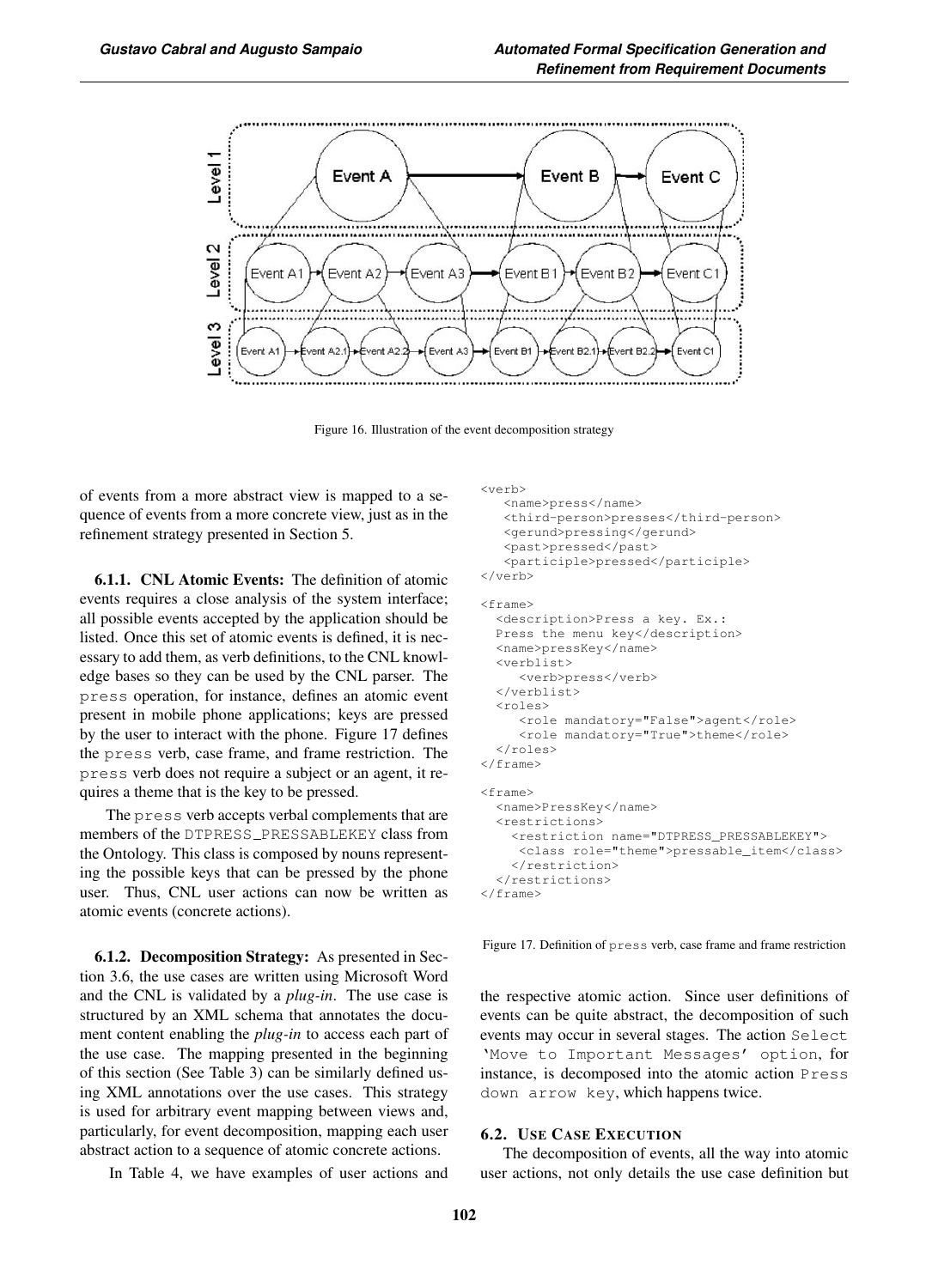| <b>User Action</b>     | <b>Atomic Actions</b> |  |
|------------------------|-----------------------|--|
| Read incoming message. | Press center key.     |  |
| Confirm memory infor-  | Press left soft key.  |  |
| mation dialog.         |                       |  |
| Select "Move to Impor- | Press down arrow key. |  |
| tant Messages" option. | Press down arrow key. |  |

Table 4. Decomposition of user events into atomic events.

may enable its execution. Once the set of atomic events is defined for a particular application domain, it is possible to simulate the actual execution of its events. These atomic events are mapped to an interface that dispatches them to the system, simulating the user behavior.

```
channel press : DTPress
datatype DTPress = DTPRESS_PRESSABLEKEY.
                   (KeyValue, Set(Modifier))
datatype KeyValue = MENU_KEY | CENTER_KEY |
  RIGHT_SOFT_KEY | LEFT_SOFT_KEY | ...
                     ⇓
public interface AtomicEvents {
  public void press(KeyValue key);
}
public enum KeyValue {
  menu, center, rightSoft, leftSoft ...
}
```


Table 5 illustrates part of the CSP specification that defines the press channel and its associated datatypes; this definition is automatically derived from the CNL knowledge bases. Notice that the DTPress datatype holds the KeyValue information and a possible set of Modifiers. Here, each CSP channel is mapped to a method in the AtomicEvents Java Interface and the datatypes are implemented as Java Enumeration. This Java code can be also automatically generated from the CNL knowledge bases.

6.2.1. Mobile Phone Automation: At this point, the automatic execution of an application depends only on the implementation of the presented interface. In the case of a Motorola mobile phone, there is an API that allows the access of the phone's current state and event dispatching. Such an API enables the implementation of the presented interface. Thus, once a user view use case is written and each step is decomposed into atomic events, it is possible to execute it, therefore verifying its consistence with the implementation. This procedure is seen as a preliminary development of the necessary infra-structure to enable use case or test case automatic execution.

In the case of test case execution, its generation from the user view CSP model (See Section 4) is achieved applying strategies such as the one defined in [31]. This strategy allows the definition of test purposes (as CSP processes) that filter the generated model and yields traces according to specified guidelines.

6.2.2. Desktop Application Automation: Since the event decomposition strategy manipulates only CNL phrases in the use case specifications, it is extensible for different application domains, such as Desktop or Web applications. It defines a Platform Independent Model (PIM) [24]. It is a matter of updating the CNL knowledge bases with domain terms and define the set of atomic events (application interface) in order to enable the execution of use cases (or test cases) in the new application domain. Thus, once the interface is implemented, it is possible to execute new use cases without extra effort.

This strategy was initially applied for Java Desktop applications since the Java platform implements an interface that provides access to the application's running objects, such as Graphical User Interface (GUI) components. The java.awt.Robot class intercepts a running Java application and allows access to variable values and event dispatching, enabling the implementation of user actions.

In the Desktop application domain, we have defined a new set of atomic events formed by the click and the type events. Table 6 contains part of these event definitions. The click event denotes the mouse click action performed on a specified item, such as a button or menu identified by a name (ClickValue). The type action represents the interaction of the user through the keyboard, enabling data input.

The java.awt.Robot class can be directly used to access the running system. Nevertheless, more robust frameworks have been implemented to facilitate the access of the application GUI components. Jemmy [41] is a framework that provides a high level API to capture application state and perform actions. It is used in an experimental implementation of the Java interface defined in Table 6 to validate the presented technique.

#### 6.3. SOME CONSIDERATIONS

The event decomposition strategy presented in subsection 6.1 is based on the formalism explained in early sections and enables the use of formal methods for the use case execution purposes. The strategy itself requires assistance from the use case designer, such as interface implementation, but the results seem promising.

The decomposition strategy allows substantial reuse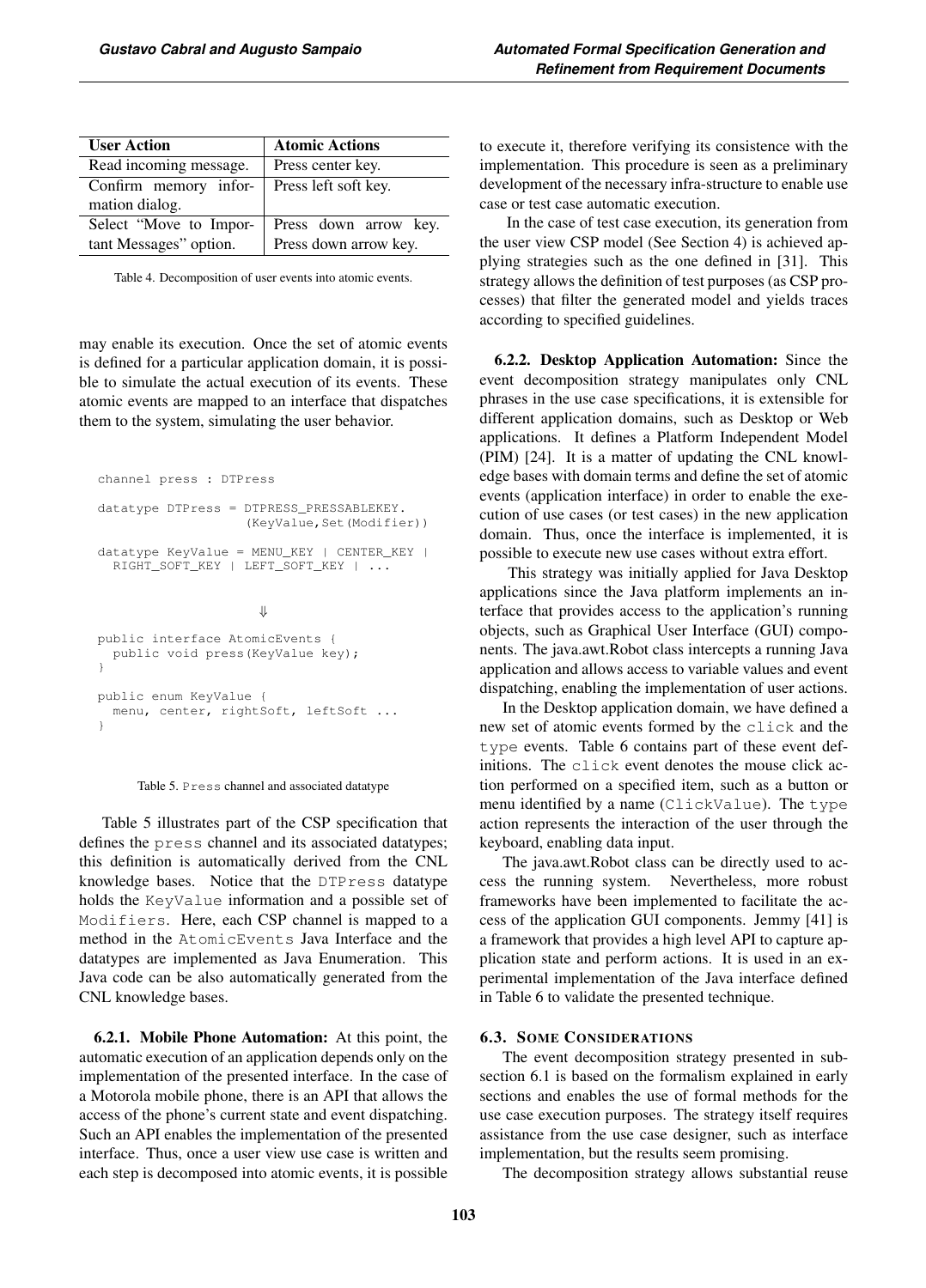```
channel click : DTClick
datatype DTClick = DTCLICK_ITEM.
                   (ClickValue,Set(Modifier)).
                   (ClickItem,Set(Modifier)).
datatype ClickValue = OK | CANCEL |
   EDIT | OPTION | BACK ...
datatype ClickItem = MENU | SUBMENU |
   BUTTON | FIELD | IMAGE ...
channel type : DTType
datatype DTType = DTTYPE.
                 (TypeValue, Set(Modifier))
datatype TypeValue = JOHN | MARY |
   RECIFE | CIN | ...
```
⇓

```
public interface DesktopAtomicEvents {
  public void click(ClickValue value,
                    ClickItem item);
  public void type(TypeValue value);
}
public enum ClickValue {
  ok, cancel, edit, back, ...
}
public enum ClickItem {
 menu, subMenu, button, field, ...
}
public enum TypeValue {
  john, mary, recife, cin, ...
}
```
Table 6. Click and type channel and associated datatypes

of user action definitions; once a user action is mapped to atomic events, this mapping is reused in the automation of other use cases without the necessity of decomposing the same user action again. Similarly, the atomic event interface only needs to be implemented once for a particular application domain; new use cases are immediately automated after their events are decomposed.

Initially, the definition of atomic events can be complex; it is difficult to determine a generic interface for a wide range of applications. It is still necessary to investigate the variety of possible ways users can interact with systems. The rise of new types of GUI components, for example, forces the definition of new atomic events and their respective implementations.

Nevertheless, the use of such a strategy can be further extended enabling the definition of scripts, as in a script language, in order to automate tasks frequently executed by the user. The execution of test cases still requires further analysis since test cases involve not only execution of user action but verification of the system responses.

# 7. FINAL CONSIDERATIONS

The usage of formal methods with the purpose of documenting system and consequently enabling the generation of test cases and other artifacts is being unusually explored in this paper. The use of formal methods is commonly related to the definition of a specification that can be refined and eventually mapped to code, thus guaranteeing the quality of the implementation; such usage is not the main goal here.

The cooperation with a company, such as Motorola Inc., brought a practical appeal to the accomplishment of this research. The proposed strategy focuses on generating formal specifications through validation and processing of requirements at an early stage. The sooner the requirements are validated, the lower is the risk involved in the system development; problems can be found and analyzed even before system implementation starts. The use of a CNL and use case templates seem relevant to guarantee requirements consistency. In addition, the validation of the use cases behavior reinforces the adequacy of the specified scenarios.

The use of natural or restricted languages to write requirements is approached by various works [18, 13, 14, 15] that generate first-order logic models. However, this strategy seems to be more suitable for requirements consistence verification. Using only a logical notation to specify system architecture and design seems inappropriate; the gap between logical propositions and structured design is wide. Nevertheless, the use of CNL to ensure requirements consistence and specify systems seems promising. In addition to that, CNL editors [13, 37] are a viable solution to enable the use of CNL, minimizing any negative impact.

Processing use case specifications to generate formal models is brightly addressed in [29], however the proposed CNL presents a clear definition of grammar that is simple to learn, use and extend. We also define structured use case specification templates. The implementation of the CNL editor is a possible future work.

In [39] an approach is defined to generate CSP models from policies. However, the definition of policies to specify a system seems confusing. The use of the proposed use case specification templates seems to favor a better understanding of the system behavior.

An approach similar to ours is presented in [3] where a notation called Use Case Maps (UCMs) is introduced to allow the design of scenarios at a more abstract level in terms of sequences of responsibilities over a set of components, just as in the component view. Still, UCMs do not model explicit inter-component communication, but it can be translated to Message Sequence Chart (MSC) [20] specifications [2]; MSC is also supported by model checkers [1], allowing property verification. This combination of strategies needs to be further investigated.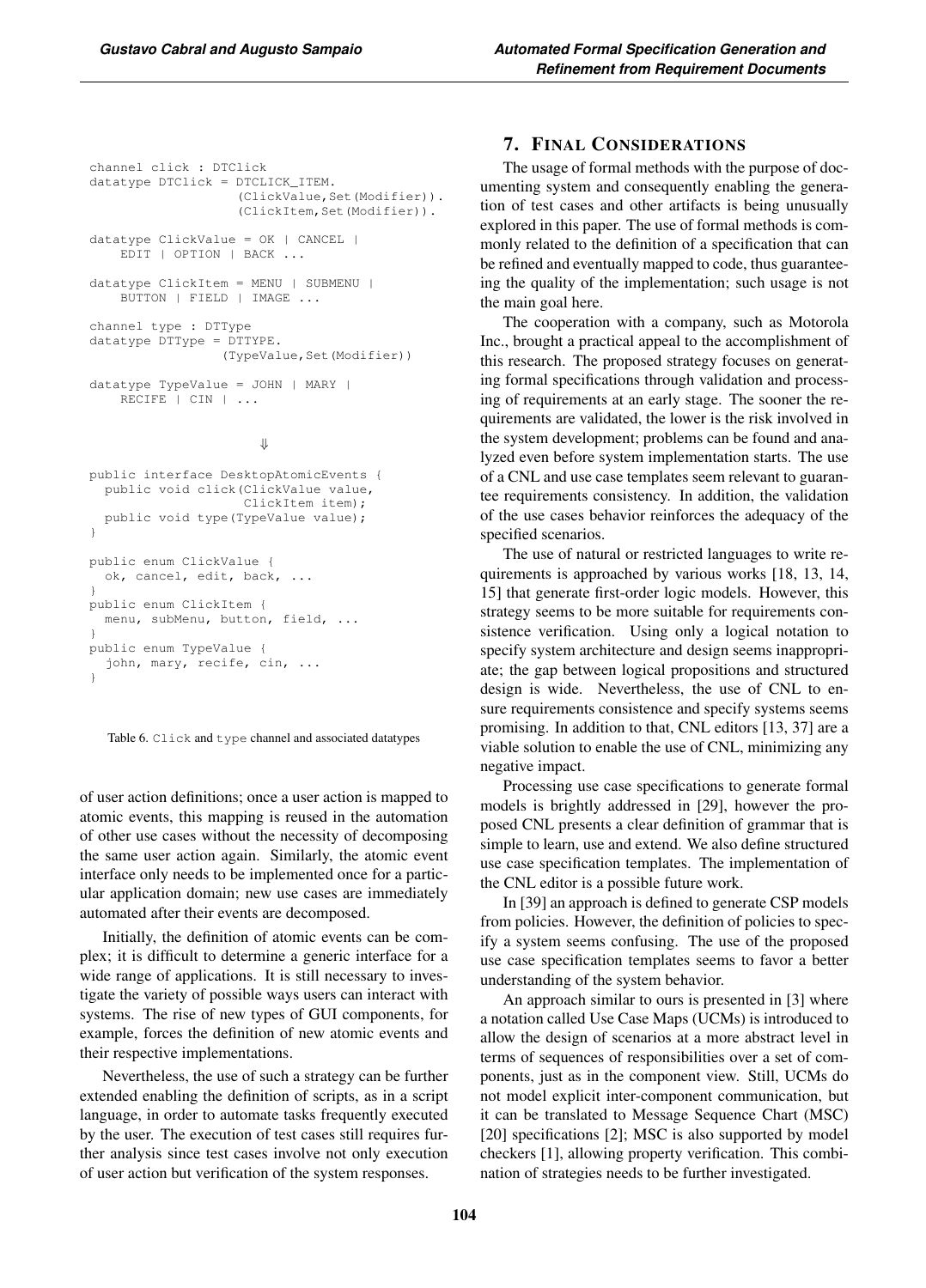Apart from the fact that we use a process algebra as a formal model, our strategy goes beyond the translation itself: it generates structured models, possibly at different levels of abstraction, and addresses the formal refinement between them. Furthermore, along with the proposed strategy, there are tools that mechanize the entire process: the use case specification creation, the refinement checking, and the use case execution. These tools are essential to the introduction of formal methods in real projects, as in the Motorola environment.

The major benefit of this strategy is related to the possible uses of the generated models. The user view model contains important information related to user actions and system responses. This is essential information used to define test cases. There are several approaches related to Model Based-Testing that use system specifications to generate test cases. In particular, the user view models generated by the presented strategy are used in the CInBTCRD research project to automatically generate test cases based on test purposes [5]. There is also complementary work in the CInBTCRD research project that uses the proposed component view model to generate UML diagrams; in [9] a set of laws is proposed to map CSP specifications into UML-RT diagrams, which is now part of version 2.0 of UML.

Besides automatic generating test cases from formal models, there are means to animate the formal model [11] and trigger the execution of commands that shall execute operations at the real application. These operations would result in system responses, which can be verified using the system response definition from the user view model. In other words, the formal specification can be executed through an animator and the real application would concurrently receive concrete stimuli from the environment.

The proposed model refinement strategy, through events mapping, and the use case execution approach can also be used as an important step towards automating test case execution. The execution of user actions based on atomic events associated with automatization of test case verification enables the execution of test cases generated from the model. Along with code generation, test scripts generation is a possible topic for future investigation associated to our strategy.

# Acknowledgments

This work has been developed in the context of a research cooperation between Motorola Inc. and CIn-UFPE. We thank the entire group for all the support, criticisms and suggestions throughout this research.

#### REFERENCES

- [1] Rajeev Alur and Mihalis Yannakakis. Model checking of message sequence charts. In *CONCUR'99: Proceedings of the 10th International Conference on Concurrency Theory*, pages 114–129. Springer, 1999.
- [2] F. Bordeleau. *A Systematic and Traceable Progression from Scenario Models to Communicating Hierarchical Finite State Machines*. PhD thesis, Carleton University, 1999.
- [3] R. Buhr. Use Case Maps as architectural entities for complex systems. *IEEE Transactions on Software Engineering*, 24(12):1131–1155, 1998.
- [4] Gustavo Cabral and Augusto Sampaio. Formal specification generation from requirement documents. In *Brazilian Symposium on Formal Methods (SBMF)*, pages 217–232, 2006.
- [5] Emanuela Cartaxo. Test case generation by means of UML sequence diagrams and Label Transition System for mobile phone applications. Master's thesis, Universidade Federal de Campina Grande (UFCG), 2006.
- [6] Alistair Cockburn. *Writing Effective Use Cases*. Addison-Wesley, 2000.
- [7] S. Dalal, A. Jain, N. Karunanithi, J. Leaton, C. Lott, G. Patton, and B. Horowitz. Model-based testing in practice. In *ICSE'99: Proceedings of the 21st international conference on Software engineering*, pages 285– 294. IEEE Computer Society Press, 1999.
- [8] Brian Dobing and Jeffrey Parsons. How UML is used. *Communications of the ACM*, 49(5):109–113, 2006.
- [9] Patricia Ferreira, Augusto Sampaio, and Alexandre Mota. Viewing CSP specifications with UML-RT diagrams. In *Brazilian Symposium on Formal Methods (SBMF)*, pages 73–88, 2006.
- [10] C.J. Fillmore. Frame semantics and the nature of language. *In Proceeding of the New York Academy of Sciences: Conference on the Origin and Development of Language and Speech*, 280, 1976.
- [11] Angela Freitas and Ana Cavalcanti. Automatic translation from Circus to Java. In *Lecture Notes in Computer Science : FM'2006: Formal Methods*, volume 4085, pages 115– 130. Springer, 2006.
- [12] Leonardo Freitas, Ana Cavalcanti, and Hermano Moura. Animating CSPm using Action Semantics. In *Proceed*ings of IV Workshop em Métodos Formais, pages 58–69. Sociedade Brasileira de Computação (SBC), 2001.
- [13] N. Fuchs, U. Schwertel, and R. Schwitter. Attempto Controlled English - not just another logic specification language. In *LOPSTR'98: Proceedings of the 8th International Workshop on Logic Programming Synthesis and Transformation*, pages 1–20. Springer, 1990.
- [14] N. Fuchs, U. Schwertel, and S. Torge. Controlled natural language can replace first-order logic. In *ASE'99: Proceedings of the 14th IEEE international conference on Automated software engineering*, page 295. IEEE Computer Society, 1999.